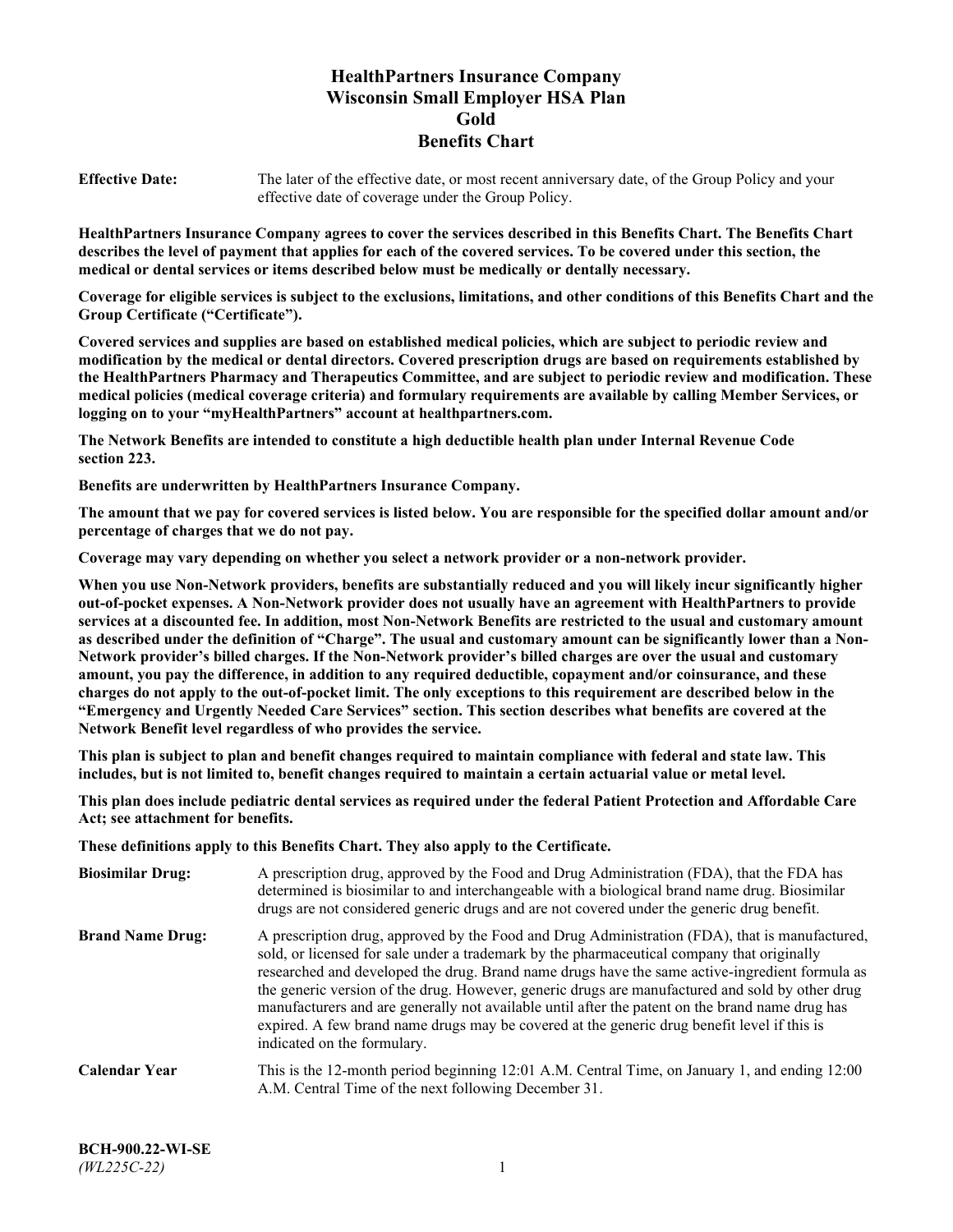| <b>Charge:</b> | For covered services delivered by a network provider, this is the provider's discounted fee for a<br>given medical/surgical service, procedure or item.                                                                                                                                                                                                                                                                                                                                                                                                                                                                                                                                                                 |
|----------------|-------------------------------------------------------------------------------------------------------------------------------------------------------------------------------------------------------------------------------------------------------------------------------------------------------------------------------------------------------------------------------------------------------------------------------------------------------------------------------------------------------------------------------------------------------------------------------------------------------------------------------------------------------------------------------------------------------------------------|
|                | For covered services delivered by non-network providers, a contracted rate may apply if such<br>arrangement is available to HealthPartners.                                                                                                                                                                                                                                                                                                                                                                                                                                                                                                                                                                             |
|                | For the usual and customary charge for covered services delivered by non-network providers, our<br>payment is calculated using one of the following options, depending on availability: 1) a<br>percentage of the Medicare fee schedule; 2) a comparable schedule if the service is not on the<br>Medicare fee schedule; or 3) a commercially reasonable rate for such service if a fee schedule is<br>not available.                                                                                                                                                                                                                                                                                                   |
|                | The usual and customary charge is the maximum amount allowed that we consider in the<br>calculation of the payment of charges incurred for certain covered services. You must pay for any<br>charges above the usual and customary charge, and they do not apply to the out-of-pocket limit.                                                                                                                                                                                                                                                                                                                                                                                                                            |
|                | A charge is incurred for covered ambulatory medical and surgical services, on the date the service<br>or item is provided. A charge is incurred for covered inpatient services, on the date of admission to<br>a hospital. To be covered, a charge must be incurred on or after your effective date and on or<br>before the termination date.                                                                                                                                                                                                                                                                                                                                                                           |
|                | Copayment/Coinsurance: The specified dollar amount, or percentage, of charges incurred for covered services, which we do<br>not pay, but which you must pay, each time you receive certain medical services, procedures or<br>items. Our payment for those covered services or items begins after the copayment or coinsurance<br>is satisfied. Covered services or items requiring a copayment or coinsurance are specified in this<br>Benefits Chart.                                                                                                                                                                                                                                                                 |
|                | For services provided by a network provider:<br>An amount which is listed as a flat dollar copayment is applied to a network provider's discounted<br>charge for a given service. However, if the network provider's discounted charge for a service or<br>item is less than the flat dollar copayment, you will pay the network provider's discounted charge.<br>An amount which is listed as a percentage of charges or coinsurance is based on the network<br>provider's discounted charges, calculated at the time the claim is processed, which may include an<br>agreed upon fee schedule rate for case rate or withhold arrangements.                                                                            |
|                | For services provided by a non-network provider:<br>Any copayment or coinsurance is applied to the lesser of the provider's charges or the usual and<br>customary charge for a service.                                                                                                                                                                                                                                                                                                                                                                                                                                                                                                                                 |
|                | A copayment or coinsurance is due at the time a service is provided, or when billed by the<br>provider. The copayment or coinsurance applicable for a scheduled visit with a HealthPartners<br>network provider will be collected for each visit, late cancellation and failed appointment.                                                                                                                                                                                                                                                                                                                                                                                                                             |
| Deductible:    | The specified dollar amount of charges incurred for covered services, which we do not pay, but an<br>enrollee or a family has to pay first in a calendar year. Our payment for those services or items<br>begins after the deductible is satisfied. For network providers, the amount of the charges that apply<br>to the deductible are based on the network provider's discounted charges, calculated at the time<br>the claim is processed, which may include an agreed upon fee schedule rate for case rate or<br>withhold arrangements. For non-network providers, the amount of charges that apply to the<br>deductible are the lesser of the provider's charges or the usual and customary charge for a service. |
|                | Any amounts paid or reimbursed by a third party, including but not limited to: point of service<br>rebates, manufacturer coupons, manufacturer debits cards or other forms of direct reimbursement<br>to an Insured for a product or service, will not apply toward your deductible, to the extent<br>permitted under state and federal law.                                                                                                                                                                                                                                                                                                                                                                            |
|                | All services are subject to the deductible unless otherwise indicated below in this Benefits Chart.                                                                                                                                                                                                                                                                                                                                                                                                                                                                                                                                                                                                                     |
| Formulary:     | This is a current list, which may be revised from time to time, of prescription drugs, medications,<br>equipment and supplies covered by us as indicated in this Benefits Chart which are covered at the<br>highest benefit level. Some drugs on the formulary may require prior authorization to be covered<br>as formulary drugs. The formulary, and information on drugs that require prior authorization, are<br>available by calling Member Services, or logging on to your "myHealthPartners" account at<br>healthpartners.com.                                                                                                                                                                                   |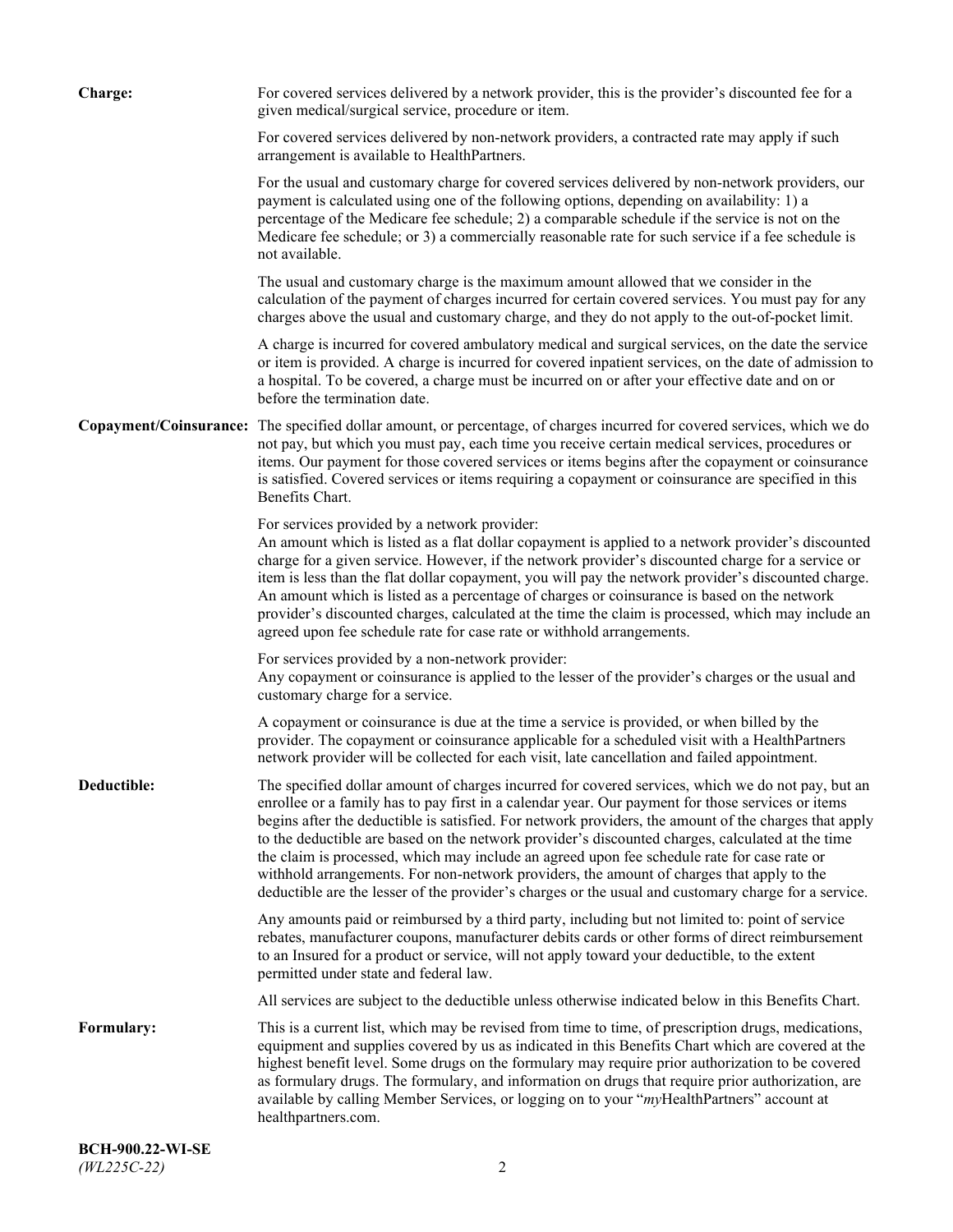| <b>Generic Drug:</b>                       | A prescription drug, approved by the Food and Drug Administration (FDA), that the FDA has<br>determined is comparable to a brand name drug product in dosage form, strength, route of<br>administration, quality, intended use and documented bioequivalence. Generally, generic drugs<br>cost less than brand name drugs. Some brand name drugs may be covered at the generic drug<br>benefit level if this is indicated on the formulary.                                                                                           |
|--------------------------------------------|---------------------------------------------------------------------------------------------------------------------------------------------------------------------------------------------------------------------------------------------------------------------------------------------------------------------------------------------------------------------------------------------------------------------------------------------------------------------------------------------------------------------------------------|
| <b>Lifetime Maximum</b><br><b>Benefit:</b> | The specified coverage limit actually paid by us for services and/or charges incurred by you for any<br>given procedure or diagnosis. Payment of benefits under this Benefits Chart ceases when that lifetime<br>maximum benefit is reached. You have to pay for any subsequent charges.                                                                                                                                                                                                                                              |
| <b>Non-Formulary Drug:</b>                 | This is a prescription drug, approved by the Food and Drug Administration (FDA), that is not on<br>the formulary, is medically necessary and is not investigative or experimental or otherwise<br>excluded under the Certificate.                                                                                                                                                                                                                                                                                                     |
| <b>Out-of-Pocket Expenses:</b>             | You pay the specified copayments/coinsurance and deductibles applicable for particular services,<br>subject to the out-of-pocket limit described below. These amounts are in addition to the monthly<br>premium payments.                                                                                                                                                                                                                                                                                                             |
| <b>Out-of-Pocket Limit:</b>                | You pay the copayments/coinsurance and deductibles for covered services, to the individual or<br>family out-of-pocket limit. Thereafter we cover 100% of the charges incurred for all other covered<br>services, for the rest of the calendar year. You pay amounts greater than the out-of-pocket limit if<br>you exceed any lifetime maximum benefit or any visit or day limits.                                                                                                                                                    |
|                                            | Non-Network Benefits above the usual and customary charge (see definition of charge above) do<br>not apply to the out-of-pocket limit.                                                                                                                                                                                                                                                                                                                                                                                                |
|                                            | Non-Network Benefits for transplant surgery do not apply to the out-of-pocket limit.                                                                                                                                                                                                                                                                                                                                                                                                                                                  |
|                                            | Any amounts paid or reimbursed by a third party, including but not limited to: point of service<br>rebates, manufacturer coupons, manufacturer debit cards or other forms of direct reimbursement to<br>an Insured for a product or service, will not apply as an out-of-pocket expense, to the extent<br>permitted under state and federal law.                                                                                                                                                                                      |
|                                            | You are responsible to keep track of the out-of-pocket expenses. Contact Member Services for<br>assistance in determining the amount paid by the enrollee for specific eligible services received.<br>Claims for reimbursement under the out-of-pocket limit provisions are subject to the same time<br>limits and provisions described under the "Claims Provisions" section of the Certificate.                                                                                                                                     |
| <b>Specialty Drug List:</b>                | This is a current list, which may be revised from time to time, of prescription drugs, medications,<br>equipment and supplies, which are typically bio-pharmaceuticals. The purpose of a specialty drug<br>list is to facilitate enhanced monitoring of complex therapies used to treat specific conditions.<br>Specialty drugs are covered by us as indicated in this Benefits Chart. The specialty drug list is<br>available by calling Member Services, or logging on to your "myHealthPartners" account at<br>healthpartners.com. |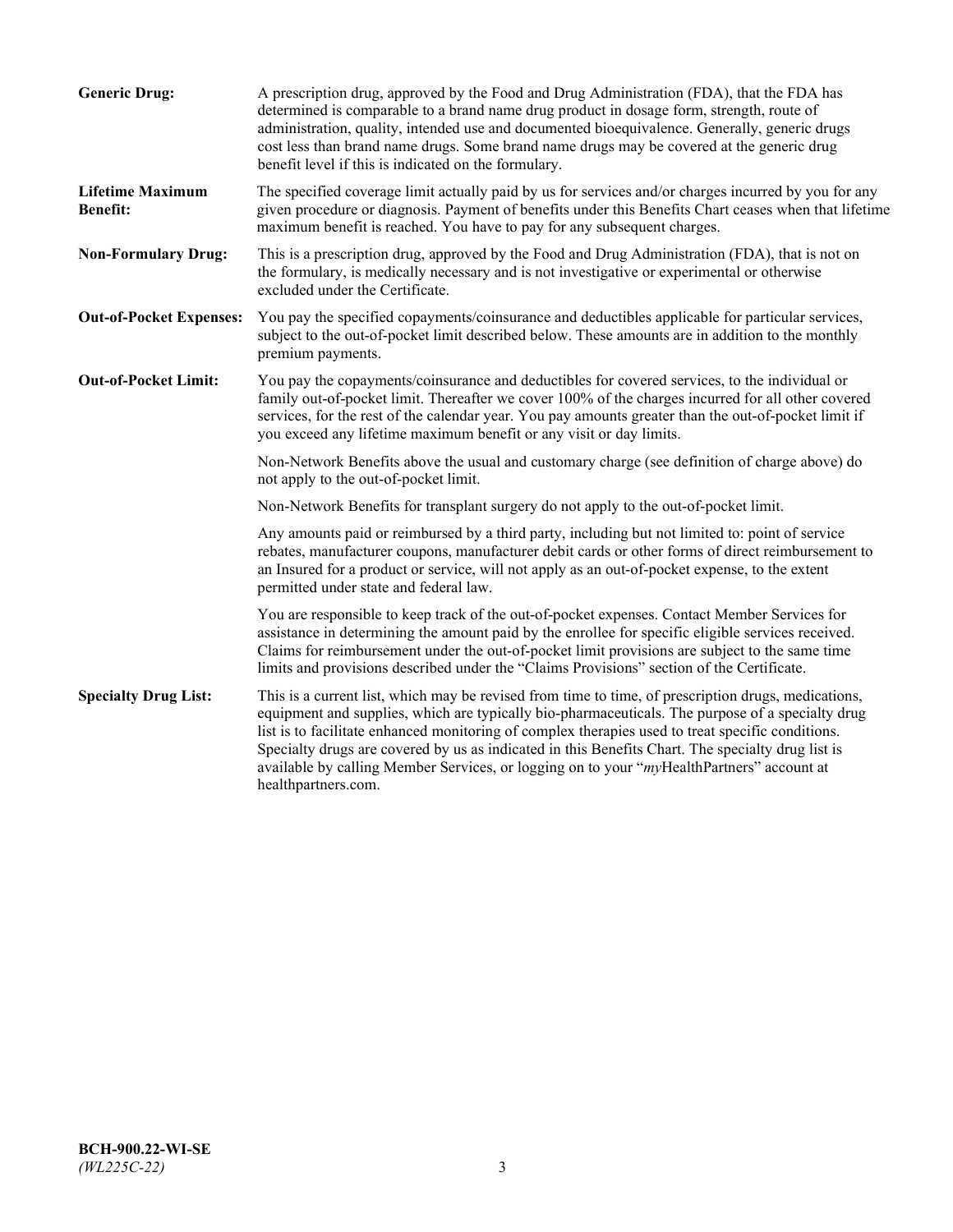## **DEDUCTIBLES AND OUT-OF-POCKET LIMITS**

## **Individual calendar year deductible (applies to an employee enrolled for single coverage)**

| Network Benefits | <b>Non-Network Benefits</b> |
|------------------|-----------------------------|
| \$2,500          | \$10,000                    |

## **Family calendar year deductible (applies to an employee and dependents enrolled for family coverage)**

| <b>Network Benefits</b> | <b>Non-Network Benefits</b> |
|-------------------------|-----------------------------|
| \$5,000                 | \$20,000                    |

Separate deductibles must be satisfied under the Network Benefits and Non-Network Benefits.

Any amounts paid or reimbursed by a third party, including but not limited to: point of service rebates, manufacturer coupons, manufacturer debits cards or other forms of direct reimbursement to an Insured for a product or service, will not apply toward your deductible, to the extent permitted under state and federal law.

## **Individual calendar year out-of-pocket limit (applies to an employee enrolled for single coverage)**

| <b>Network Benefits</b> | <b>Non-Network Benefits</b> |
|-------------------------|-----------------------------|
| \$2,800                 | \$30,000                    |

## **Family calendar year out-of-pocket limit (applies to an employee and dependents enrolled for family coverage)**

| <b>Network Benefits</b> | <b>Non-Network Benefits</b> |
|-------------------------|-----------------------------|
| \$5,600                 | \$60,000                    |

Separate Out-of-Pocket Limits must be satisfied under Network Benefits and Non-Network Benefits.

Non-Network Benefits above the usual and customary charge will not apply to the individual or family Out-of-Pocket Limit.

Non-Network Benefits for transplant surgery do not apply to the Out-of-Pocket Limit.

Any amounts paid or reimbursed by a third party, including but not limited to: point of service rebates, manufacturer coupons, manufacturer debit cards or other forms of direct reimbursement to an Insured for a product or service, will not apply as an out-of-pocket expense, to the extent permitted under state and federal law.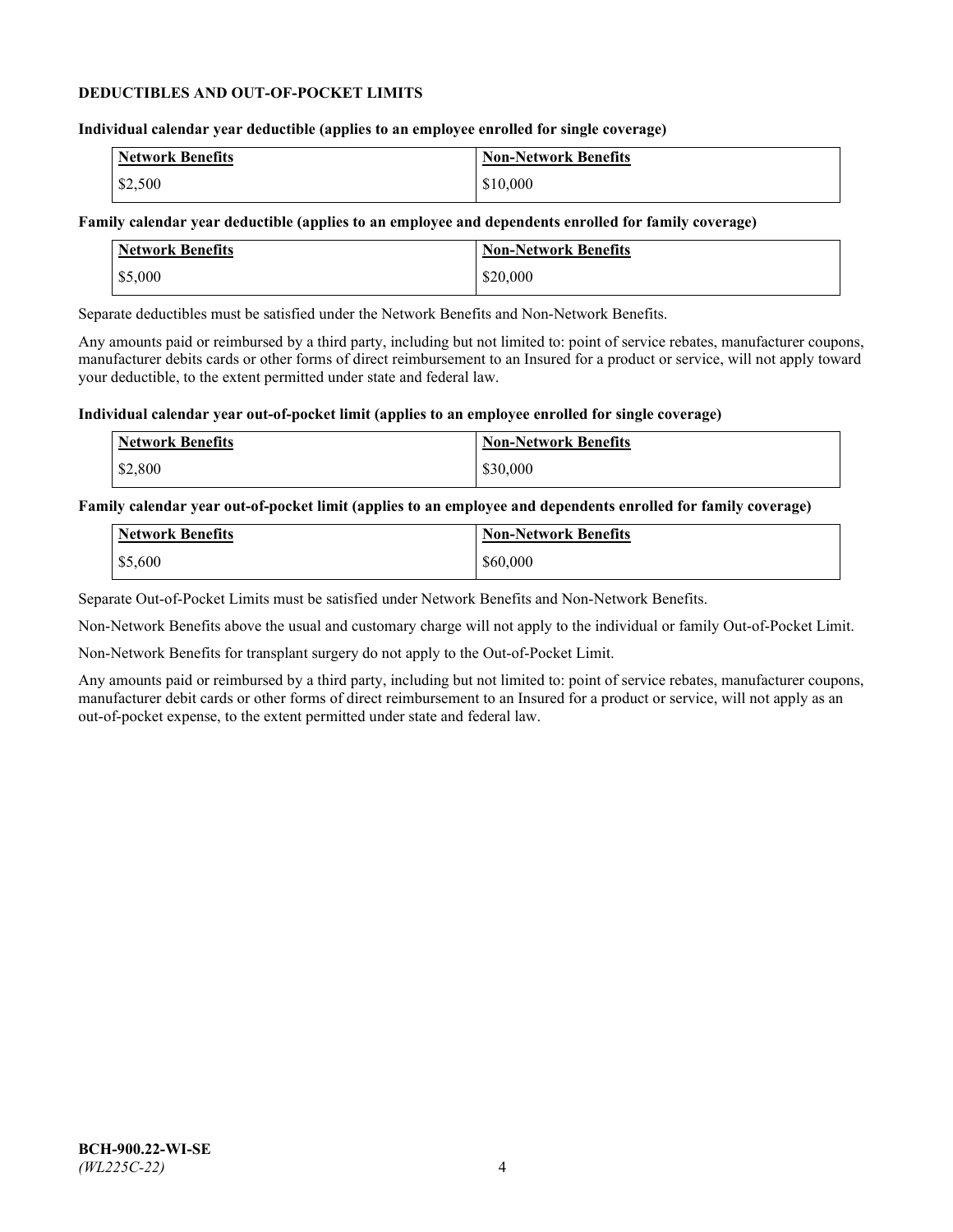# **AMBULANCE AND MEDICAL TRANSPORTATION**

# **Covered Services:**

We cover ambulance and medical transportation for medical emergencies.

We also cover medically necessary, non-emergency transportation if it meets our medical coverage criteria. Covered services and supplies are based on established medical policies, which are subject to periodic review and modification by the medical directors. These medical policies (medical coverage criteria) and applicable prior authorization requirements are available by calling Member Services, or logging on to your "*my*HealthPartners" account a[t healthpartners.com.](https://www.healthpartners.com/hp/index.html)

| <b>Network Benefits</b>       | <b>Non-Network Benefits</b> |
|-------------------------------|-----------------------------|
| 100% of the charges incurred. | See Network Benefits.       |

## **Not Covered:**

See "Services Not Covered" in the Certificate.

# **AUTISM SERVICES**

# **Covered Services:**

We cover prior authorized evidence-based intensive-level and nonintensive-level treatment of autism spectrum disorders (autism disorder, Asperger's syndrome or pervasive development disorder not otherwise specified).

Covered services are based on established medical policies, which are subject to periodic review and modification by the medical directors. These medical policies (medical coverage criteria) are available by calling Member Services, or logging on to your "*my*HealthPartners" account at [healthpartners.com.](https://www.healthpartners.com/hp/index.html)

Your network provider will coordinate the prior authorization process for any autism treatment services. You may call Member Services at 952-883-5000 or toll-free at 855-813-3888 if you have any questions or concerns regarding the authorization process.

Please call Member Services at 952-883-5000 or toll-free at 855-813-3888 to request authorization for autism treatment services from a non-network provider.

**Intensive-level services** for children diagnosed with autism spectrum disorders. Intensive-level services must begin on or after 2 years of age and end before 9 years of age. Intensive-level services, on average, are services provided for more than 20 hours of treatment per week. (The average number of hours a week is calculated over a six-month period.)

| Network Benefits                         | <b>Non-Network Benefits</b>              |
|------------------------------------------|------------------------------------------|
| 100% of the charges incurred.            | 50% of the charges incurred.             |
| Limited to 240 visits per calendar year. | Limited to 240 visits per calendar year. |

The maximum number of visits is combined for Network Benefits and Non-Network Benefits. Visit limits are based on the minimum coverage amounts available at the time of publication. Additional visits may be available if required due to revised minimum coverage amounts being issued by the Office of the Commissioner of Insurance. See our medical coverage criteria for current visit limits.

## **Intensive-level services lifetime maximum benefit**

| Network Benefits                                                     | <b>Non-Network Benefits</b>                                          |
|----------------------------------------------------------------------|----------------------------------------------------------------------|
| 4 years of cumulative services under this plan or any<br>other plan. | 4 years of cumulative services under this plan or any<br>other plan. |

The Lifetime Maximum Benefit is combined for Network Benefits and Non-Network Benefits.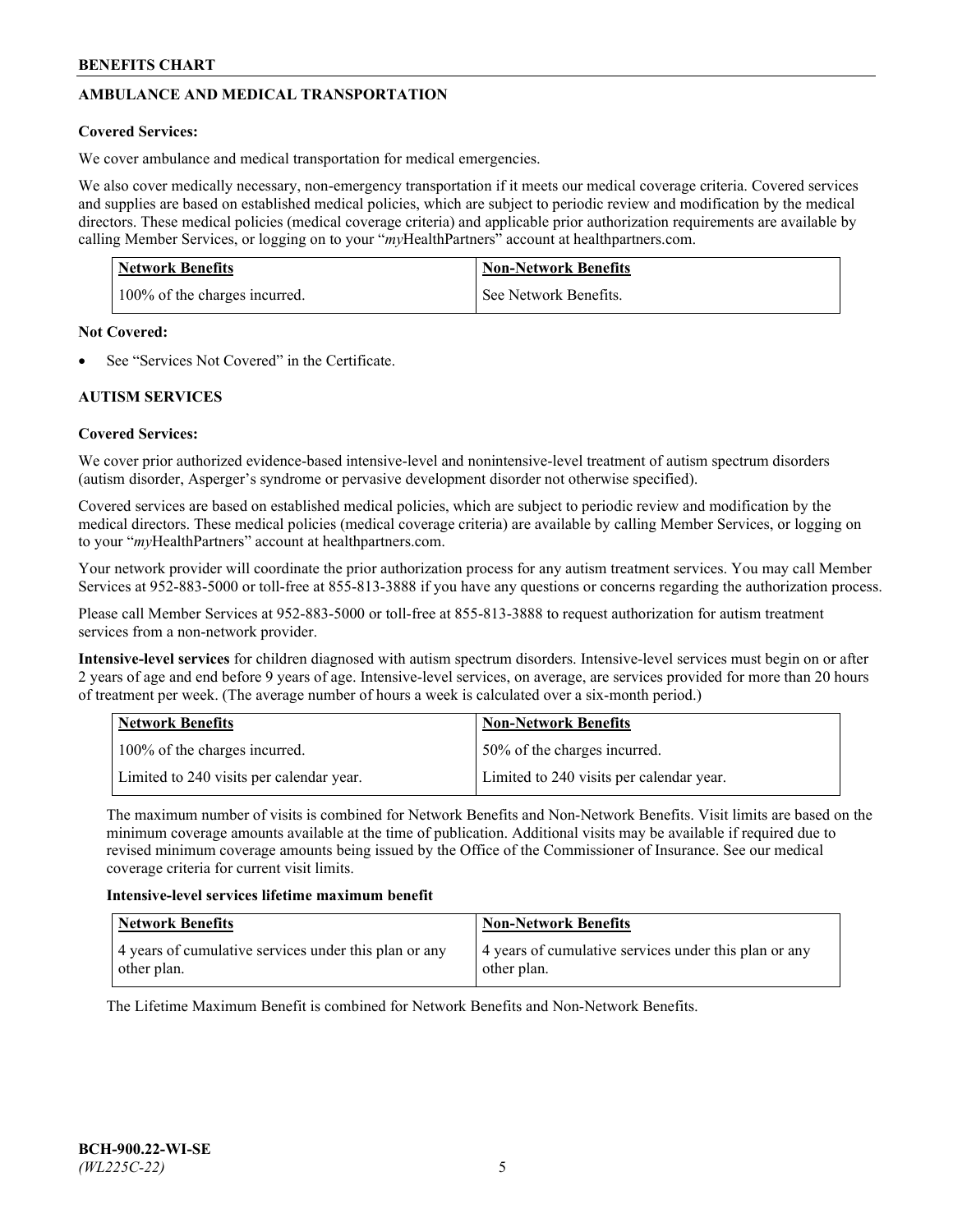**Nonintensive-level services** for Insureds diagnosed with autism spectrum disorders

| Network Benefits                         | <b>Non-Network Benefits</b>              |
|------------------------------------------|------------------------------------------|
| 100% of the charges incurred.            | 50% of the charges incurred.             |
| Limited to 120 visits per calendar year. | Limited to 120 visits per calendar year. |

The maximum number of visits is combined for Network Benefits and Non-Network Benefits. Visit limits are based on the minimum coverage amounts available at the time of publication. Additional visits may be available if required due to revised minimum coverage amounts being issued by the Office of the Commissioner of Insurance. See our medical coverage criteria for current visit limits.

## **Not Covered:**

See "Services Not Covered" in the Certificate.

# **BEHAVIORAL HEALTH SERVICES**

## **Covered Services:**

Covered services are based on established medical policies, which are subject to periodic review and modification by the medical directors. These medical policies (medical coverage criteria) are available by calling Member Services, or logging on to your "*my*HealthPartners" account at [healthpartners.com.](https://www.healthpartners.com/hp/index.html)

**Transitional treatment services:** These are services for the treatment of nervous or mental disorders and substance use disorders which are provided to an Insured in a less restrictive manner than are inpatient hospital services but in a more intensive manner than are outpatient services. Transitional treatment services are services offered by a provider, and certified by the Wisconsin Department of Health Services for each of the following (except the last bulleted item):

- Mental health services for covered adults in a day treatment program.
- Mental health services for covered children in a day hospital treatment program.
- Services for persons with chronic mental illness provided through a community support program.
- Residential treatment programs for covered persons with substance use disorder.
- Substance use disorder services in a day treatment program.
- Services for persons who are experiencing a mental health crisis or who are in a situation likely to turn into a mental health crisis if support is not provided.
- Intensive outpatient programs for the treatment of psychoactive substance use disorders provided in accordance with the patient placement criteria of the American Society of Addiction Medicine.

## **Mental health services**

We cover services for mental health diagnoses as described in the Diagnostic and Statistical Manual of Mental Disorders – Fifth Edition (DSM 5) (most recent edition).

We provide coverage for mental health treatment ordered by a Wisconsin court under a valid court order that is issued on the basis of a behavioral care evaluation performed by a licensed psychiatrist or doctoral level licensed psychologist, which includes a diagnosis and an individual treatment plan for care in the most appropriate, least restrictive environment. We must be given a copy of the court order and the behavioral care evaluation, and the service must be a covered benefit under this plan, and the service must be provided by a network provider, or other provider as required by law.

**Outpatient services:** We cover medically necessary outpatient professional mental health services for evaluation, crisis intervention, and treatment of mental health disorders.

A comprehensive diagnostic assessment will be used as the basis for a determination by a mental health professional, concerning the appropriate treatment and the extent of services required.

Outpatient services we cover for a diagnosed mental health condition include the following:

- Individual, group, family and multi-family therapy.
- Medication management provided by a physician, certified nurse practitioner, or physician's assistant.
- Psychological testing services for the purposes of determining the differential diagnoses and treatment planning for patients currently receiving behavioral health services.
- Partial hospitalization services in a licensed hospital or community mental health center.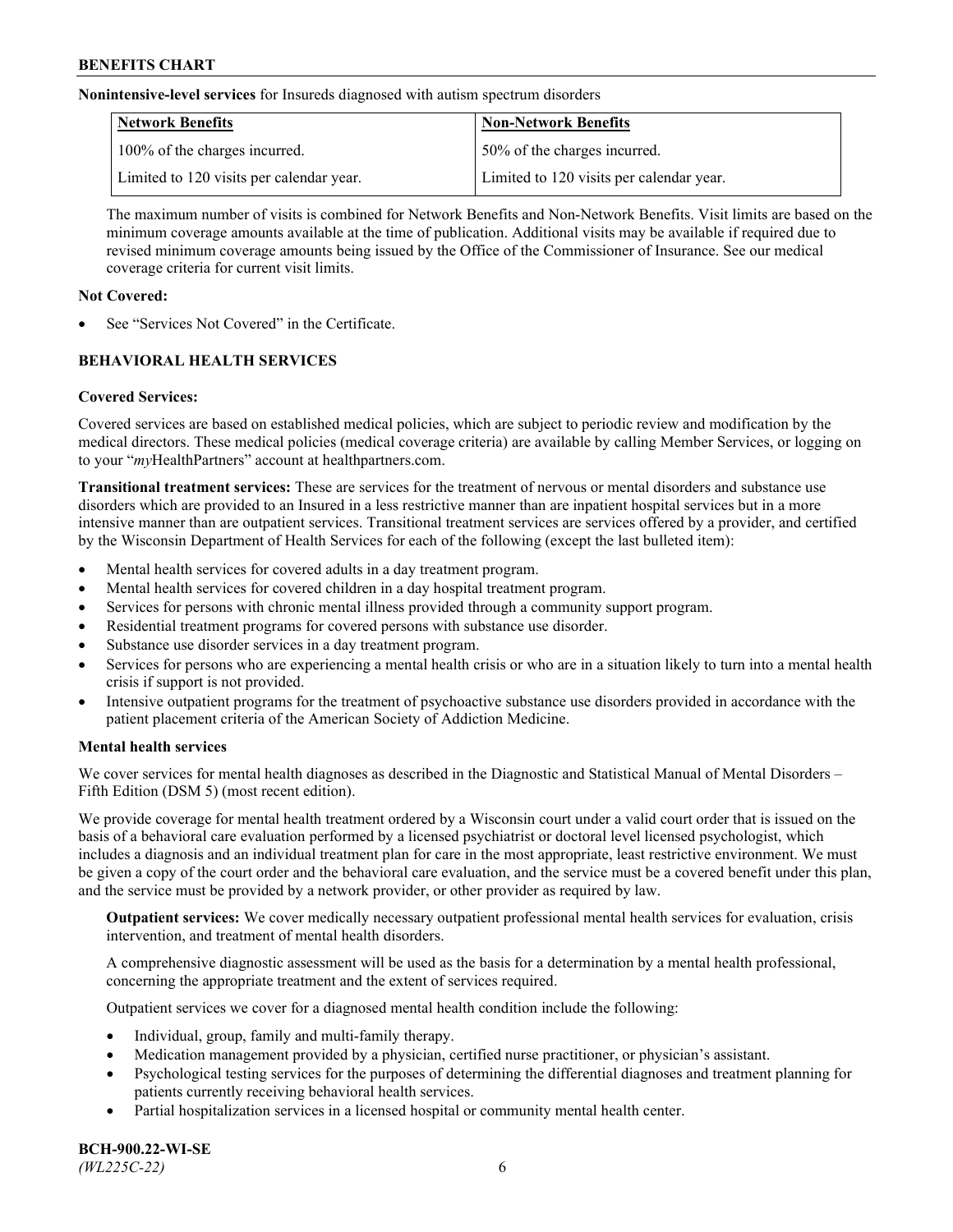- Psychotherapy and nursing services provided in the home if authorized by us.
- Treatment for gender dysphoria.

| <b>Network Benefits</b>       | <b>Non-Network Benefits</b>  |
|-------------------------------|------------------------------|
| 100% of the charges incurred. | 50% of the charges incurred. |

## **Group therapy**

| Network Benefits              | Non-Network Benefits          |
|-------------------------------|-------------------------------|
| 100% of the charges incurred. | 150% of the charges incurred. |

## **Inpatient services, including mental health residential treatment services:** We cover the following:

- Medically necessary inpatient services in a hospital and professional services for treatment of mental health disorders. Medical stabilization is covered under inpatient hospital services in the "Hospital and Skilled Nursing Facility Services" section.
- Medically necessary mental health residential treatment services. This care must be authorized by us and provided by a hospital or residential behavioral health treatment facility licensed by the local state or Department of Health and Human Services. Services not covered under this benefit include halfway houses, group homes, extended care facilities, shelter services, correctional services, detention services, transitional services, group residential services, foster care services and wilderness programs.

| <b>Network Benefits</b>       | Non-Network Benefits         |
|-------------------------------|------------------------------|
| 100% of the charges incurred. | 50% of the charges incurred. |

**Transitional treatment services:** We cover transitional treatment services described above for treatment of mental and nervous disorders.

| <b>Network Benefits</b>       | <b>Non-Network Benefits</b>  |
|-------------------------------|------------------------------|
| 100% of the charges incurred. | 50% of the charges incurred. |

#### **Substance use disorder treatment services**

We cover medically necessary services for assessments by a licensed alcohol and drug counselor and treatment of substance use disorders as defined in the latest edition of the DSM 5.

**Outpatient services:** We cover medically necessary outpatient professional services for diagnosis and treatment of substance use disorders. Substance use disorder treatment services must be provided by a program licensed by the local Department of Health Services.Outpatient services we cover for a diagnosed substance use disorder include the following:

- Individual, group, family, and multi-family therapy provided in an office setting.
- Opiate replacement therapy including methadone and buprenorphine treatment.

| Network Benefits              | Non-Network Benefits         |
|-------------------------------|------------------------------|
| 100% of the charges incurred. | 50% of the charges incurred. |

**Inpatient services:** We cover the following:

- Medically necessary inpatient services in a hospital or a licensed residential primary treatment center.
- Services provided in a hospital that is licensed by the local state and accredited by Medicare.
- Detoxification services in a hospital or community detoxification facility if it is licensed by the local Department of Health Services.

| Network Benefits              | <b>Non-Network Benefits</b>  |
|-------------------------------|------------------------------|
| 100% of the charges incurred. | 50% of the charges incurred. |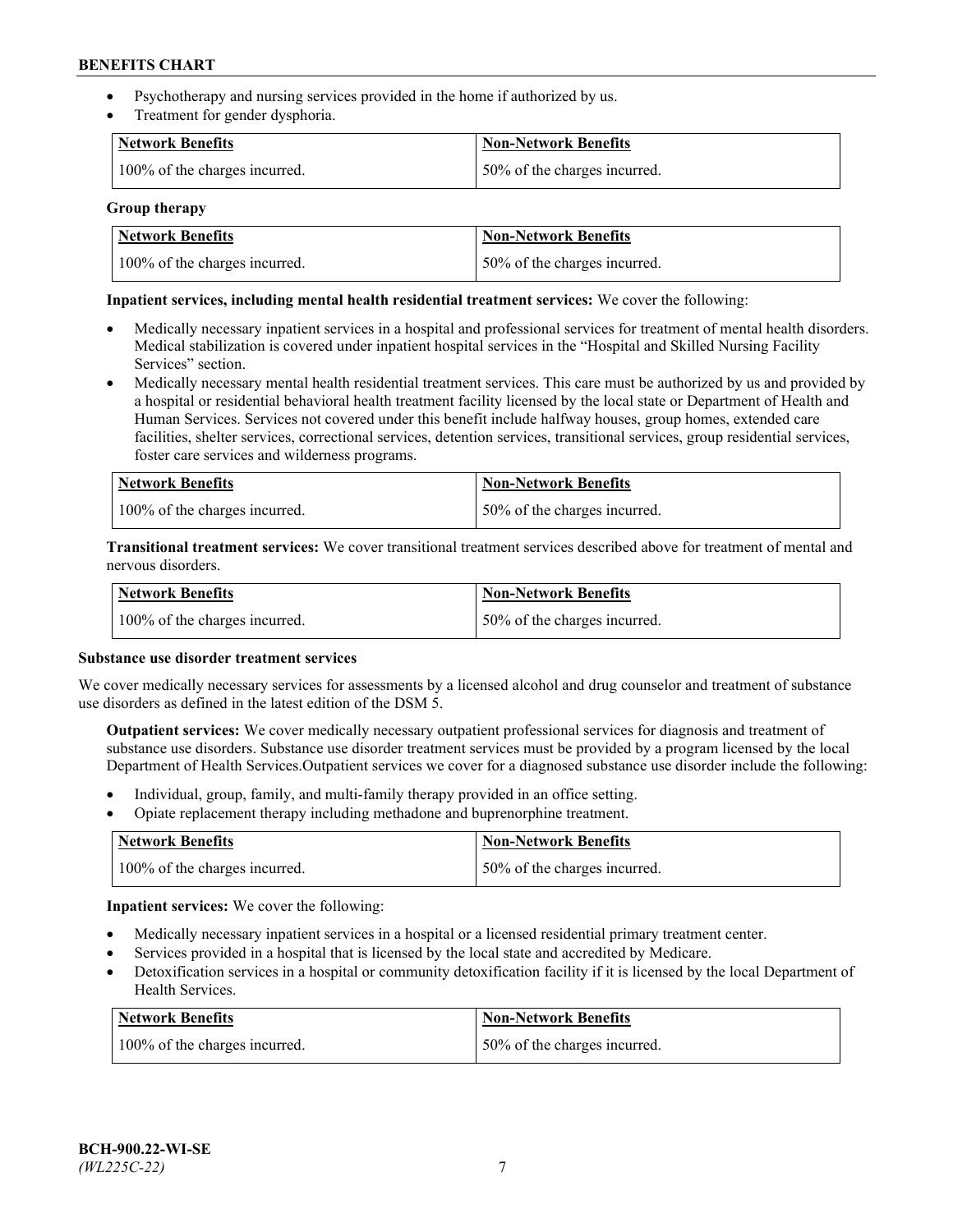**Transitional treatment services:** We cover transitional treatment services described above for treatment of substance use disorders.

| Network Benefits              | Non-Network Benefits          |
|-------------------------------|-------------------------------|
| 100% of the charges incurred. | 150% of the charges incurred. |

**Out-of-area services for Wisconsin students:** If a dependent child is a student in a school located in Wisconsin, but outside of our service area, we cover mental health and substance use disorder services as required under Wisconsin Statute 609.655.

- The student may have a clinical assessment from a local, non-network mental health or substance use disorder treatment provider at the network benefit level when prior authorized by us.
- If outpatient services are recommended in the clinical assessment, five outpatient visits from a non-network provider will be covered at the network benefit level.
- Our Medical Director will determine the need for continuing treatment by the non-network provider; additional visits may be approved.
- Coverage for the outpatient services will not be provided if the recommended treatment would keep the student from attending school on a regular basis or if the student is no longer attending the school full-time.

This benefit is subject to the limitations shown in this "Behavioral Health Services" section.

| <b>Network Benefits</b>       | <b>Non-Network Benefits</b> |
|-------------------------------|-----------------------------|
| 100% of the charges incurred. | Not applicable.             |

A dependent child enrolled in a school outside of the state of Wisconsin is not eligible for this benefit.

## **Not Covered:**

See "Services Not Covered" in the Certificate.

## **CHIROPRACTIC SERVICES**

## **Covered Services:**

We cover chiropractic services for rehabilitative care. Chiropractic services are adjustments to any abnormal articulations of the human body, especially those of the spinal column, for the purpose of giving freedom of action to impinged nerves that may cause pain or deranged function.

Massage therapy which is performed in conjunction with other treatment/modalities by a chiropractor, is part of a prescribed treatment plan and is not billed separately is covered.

| <b>Network Benefits</b>       | <b>Non-Network Benefits</b>  |
|-------------------------------|------------------------------|
| 100% of the charges incurred. | 50% of the charges incurred. |

#### **Not Covered:**

- Massage therapy for the purpose of comfort or convenience of the Insured.
- See "Services Not Covered" in the Certificate.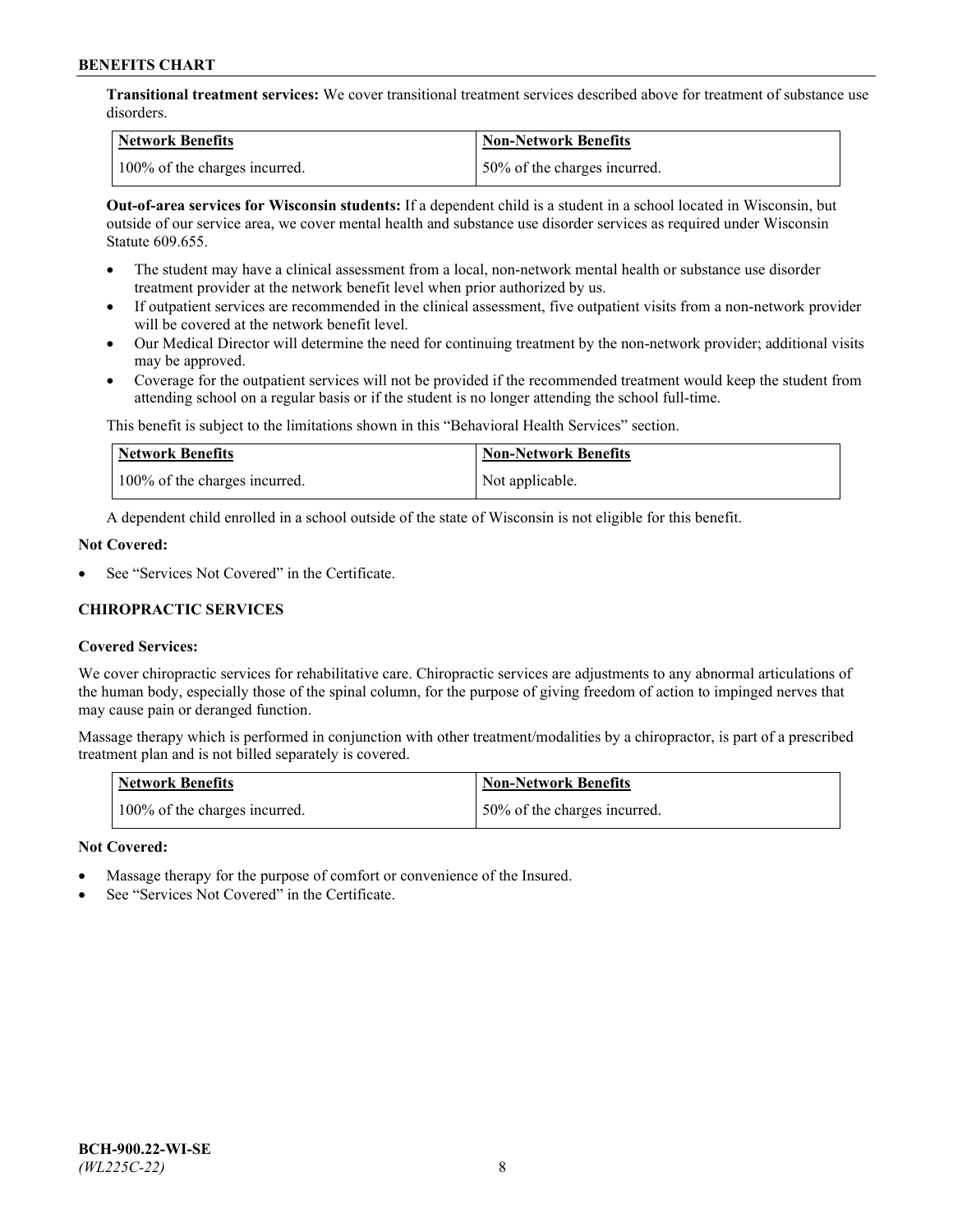# **CLINICAL TRIALS**

## **Covered Services:**

We cover certain routine services if you participate in a Phase I, Phase II, Phase III or Phase IV approved clinical trial that is conducted in relation to the prevention, detection, or treatment of cancer or other life-threatening disease or condition as defined in the Affordable Care Act. Approved clinical trials include (1) federally funded trials when the study or investigation is approved or funded by any of the federal agencies defined in the Public Health Services Act, section 2709 (d) (1) (A); (2) the study or investigation is conducted under an investigational new drug application reviewed by the Food and Drug Administration; and (3) the study or investigation is a drug trial that is exempt from having such an investigational new drug application. We cover routine patient costs for services that would be eligible under the Certificate and this Benefits Chart if the service were provided outside of a clinical trial.

| <b>Non-Network Benefits</b>                                                                                                                                                                          |
|------------------------------------------------------------------------------------------------------------------------------------------------------------------------------------------------------|
| Coverage level is same as corresponding<br>Non-Network Benefits, depending on type of service<br>provided such as Office Visits for Illness or Injury,<br>Inpatient or Outpatient Hospital Services. |
|                                                                                                                                                                                                      |

## **Not Covered:**

- The investigative or experimental item, device or service itself.
- Items or services that are provided solely to satisfy data collection and analysis needs and that are not used in the direct clinical management of the patient.
- A service that is clearly inconsistent with widely accepted and established standards of care for a particular diagnosis.
- See "Services Not Covered" in the Certificate.

# **DENTAL SERVICES**

## **Covered Services:**

We cover services as described below.

**Accidental dental services:** We cover dentally necessary services to treat and restore damage done to sound, natural, unrestored teeth as a result of an accidental injury. Coverage is for damage caused by external trauma to face and mouth only, not for cracked or broken teeth, which result from biting or chewing. We cover restorations, root canals, crowns and replacement of teeth lost that are directly related to the accident in which the Insured was involved. We cover initial exam, x-rays and palliative treatment including extractions, and other oral surgical procedures directly related to the accident. Subsequent treatment must be initiated within the specified time-frame and must be directly related to the accident. We do not cover restoration and replacement of teeth that are not "sound and natural" at the time of the accident.

Full mouth rehabilitations to correct occlusion (bite) and malocclusion (misaligned teeth not due to the accident) are not covered.

When an implant-supported dental prosthetic treatment is pursued, the accidental dental benefit will be applied to the prosthetic procedure. Benefits are limited to the amount that would be paid toward the placement of a removable dental prosthetic appliance that could be used in the absence of implant treatment. Care must be provided or pre-authorized by a HealthPartners dentist.

| <b>Network Benefits</b>       | <b>Non-Network Benefits</b>  |
|-------------------------------|------------------------------|
| 100% of the charges incurred. | 50% of the charges incurred. |

For all accidental dental services, treatment and/or restoration must be initiated within six months of the date of the injury. Coverage is limited to the initial course of treatment and/or initial restoration. Services must be provided within 24 months of the date of injury to be covered.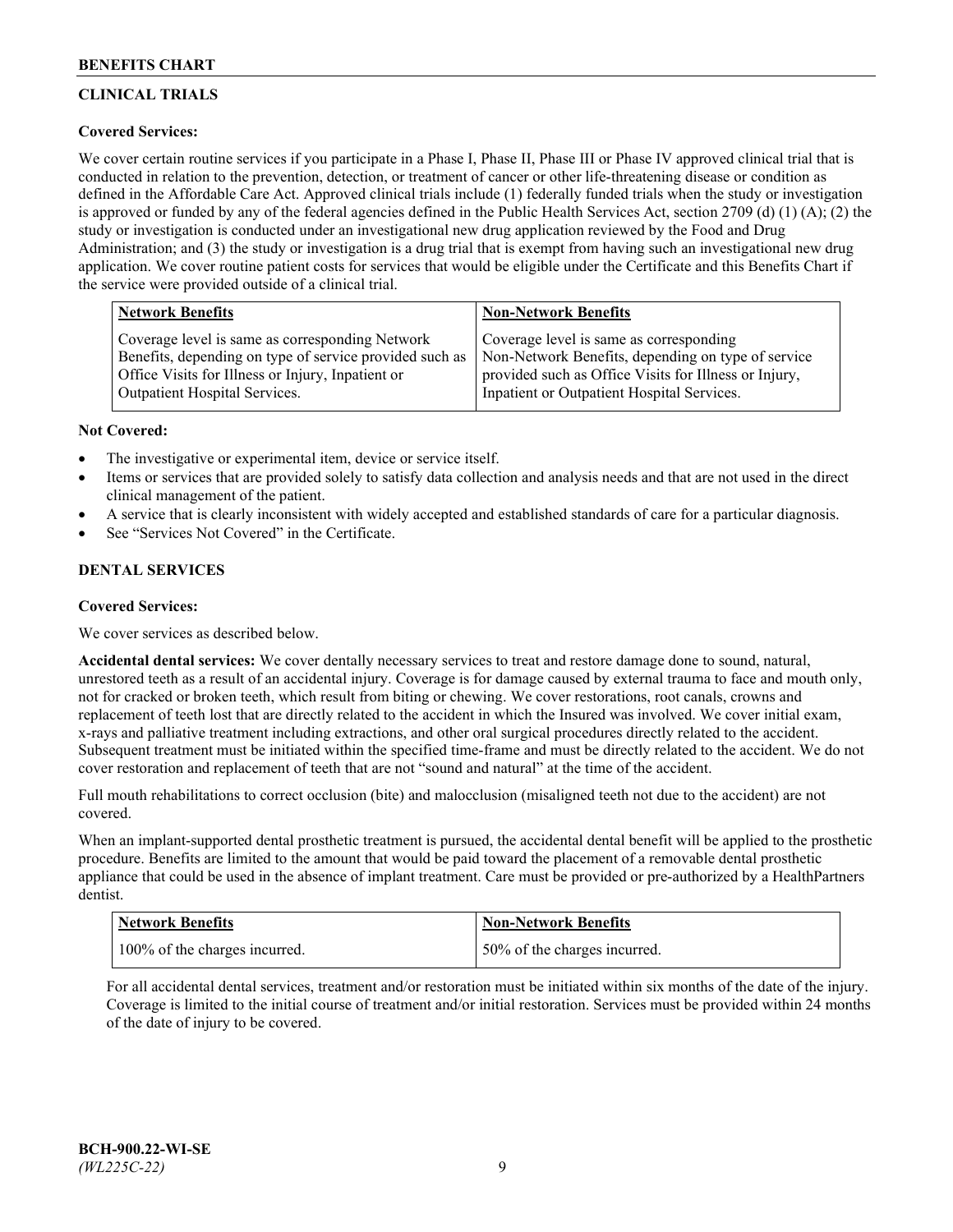# **Medical referral dental services**

**Medically necessary outpatient dental services:** We cover medically necessary outpatient dental services. Coverage is limited to dental services required for treatment of an underlying medical condition, e.g., removal of teeth to complete radiation treatment for cancer of the jaw, cysts and lesions.

| Network Benefits              | <b>Non-Network Benefits</b>  |
|-------------------------------|------------------------------|
| 100% of the charges incurred. | 50% of the charges incurred. |

**Medically necessary hospitalization and anesthesia for dental care:** We cover medically necessary hospitalization for dental care. This is limited to charges incurred by an Insured who: (1) is a child under age 5; (2) is severely disabled; (3) has a medical condition, and requires hospitalization or general anesthesia for dental care treatment; or (4) is a child between ages 5 and 12 and care in dental offices has been attempted unsuccessfully and usual methods of behavior modification have not been successful, or when extensive amounts of restorative care, exceeding four appointments, are required. Coverage is limited to facility and anesthesia charges. Oral surgeon/dentist professional fees are not covered. The following are examples, though not all-inclusive, of medical conditions which may require hospitalization for dental services: severe asthma, severe airway obstruction or hemophilia. Hospitalization required due to the behavior of the Insured or due to the extent of the dental procedure is not covered.

| Network Benefits              | <b>Non-Network Benefits</b>  |
|-------------------------------|------------------------------|
| 100% of the charges incurred. | 50% of the charges incurred. |

**Medical complications of dental care:** We cover medical complications of dental care. Treatment must be medically necessary care and related to medical complications of non-covered dental care, including complications of the head, neck, or substructures.

| Network Benefits              | Non-Network Benefits         |
|-------------------------------|------------------------------|
| 100% of the charges incurred. | 50% of the charges incurred. |

**Oral surgery:** We cover oral surgery. Coverage is limited to treatment of medical conditions requiring oral surgery, such as treatment of oral neoplasm, non-dental cysts, fracture of the jaws, trauma of the mouth and jaws, and any other oral surgery procedures provided as medically necessary dental services.

| <b>Network Benefits</b>       | <b>Non-Network Benefits</b>   |
|-------------------------------|-------------------------------|
| 100% of the charges incurred. | 150% of the charges incurred. |

**Treatment of cleft lip and cleft palate:** We cover treatment of cleft lip and cleft palate of a dependent child, including orthodontic treatment and oral surgery directly related to the cleft. Dental services which are not required for the treatment of cleft lip or cleft palate are not covered. If a dependent child covered under the Certificate and Benefits Chart is also covered under a dental plan which includes orthodontic services, that dental plan shall be considered primary for the necessary orthodontic services. Oral appliances are subject to the same copayment, conditions and limitations as durable medical equipment.

| <b>Network Benefits</b>                               | <b>Non-Network Benefits</b>                            |
|-------------------------------------------------------|--------------------------------------------------------|
| Coverage level is same as corresponding Network       | Coverage level is same as corresponding                |
| Benefits, depending on type of service provided, such | Non-Network Benefits, depending on type of service     |
| as Office Visits for Illness or Injury, Inpatient or  | provided, such as Office Visits for Illness or Injury, |
| Outpatient Hospital Services.                         | Inpatient or Outpatient Hospital Services.             |

**Treatment of temporomandibular disorder (TMD) and craniomandibular disorder (CMD):** We cover diagnostic procedures, surgical treatment and non-surgical treatment (including intraoral splint therapy devices) for temporomandibular disorder (TMD) and craniomandibular disorder (CMD), which is medically necessary care. Dental services which are not required to directly treat TMD or CMD are not covered.

| <b>Network Benefits</b>       | <b>Non-Network Benefits</b>   |
|-------------------------------|-------------------------------|
| 100% of the charges incurred. | 150% of the charges incurred. |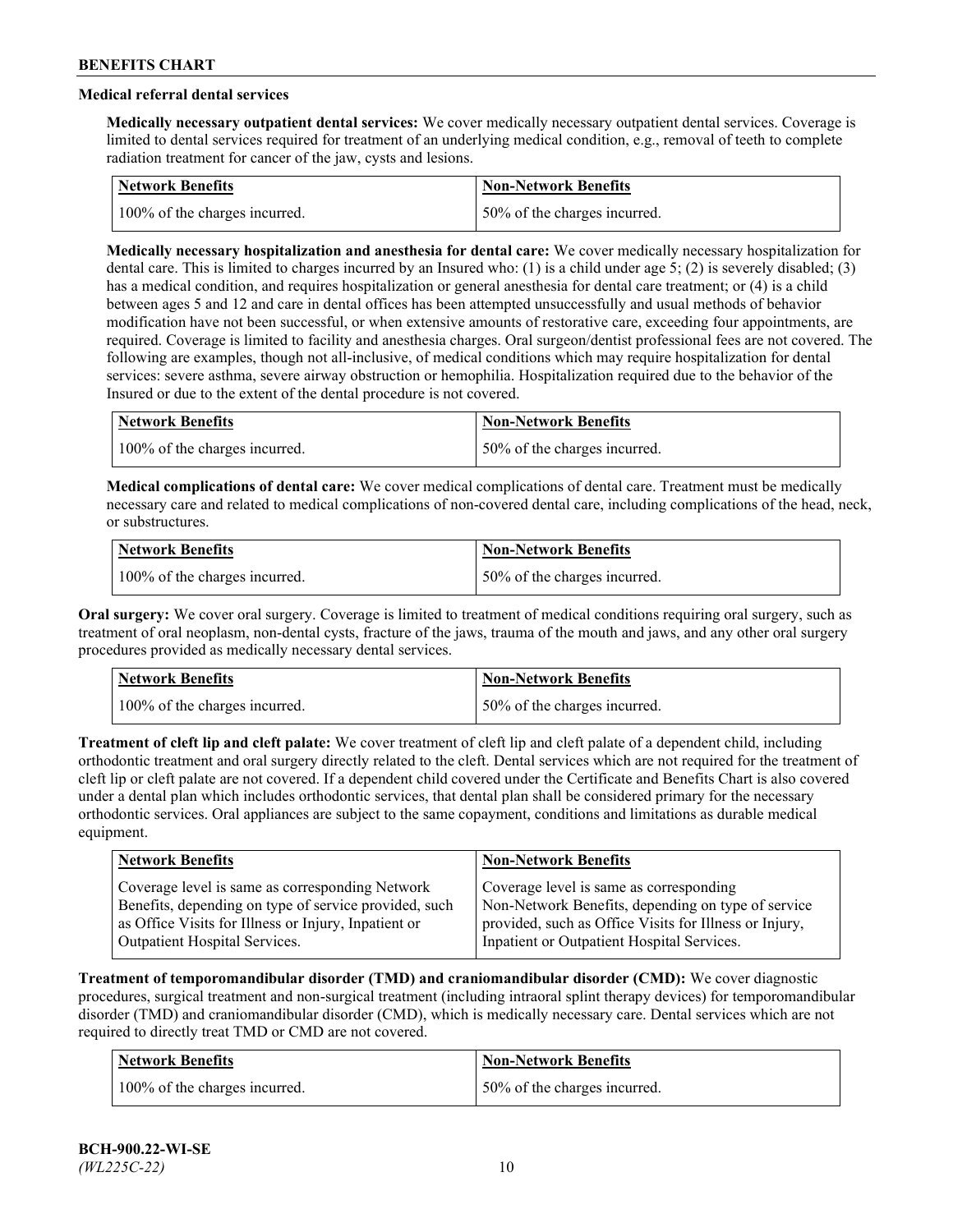# **Not Covered:**

- Dental treatment, procedures or services not listed in this Benefits Chart.
- Accident-related dental services if treatment is: (1) provided to teeth which are not sound and natural; (2) to teeth which have been restored; (3) initiated beyond six months from the date of the injury; (4) received beyond the initial treatment or restoration; or (5) received beyond 24 months from the date of injury.
- Oral surgery to remove wisdom teeth.
- Orthognathic treatment or procedures and all related services.
- See "Services Not Covered" in the Certificate.

## **DIABETES AND HYPERTENSION DISEASE MANAGEMENT PROGRAM**

## **Covered Services:**

If you meet criteria for coverage, you may qualify for the Diabetes and/or Hypertension Disease Management Program.

The program covers group health coaching which focuses on weight loss, exercise, behavior modification and health education through Omada Health.

| Network Benefits                                            | <b>Non-Network Benefits</b> |
|-------------------------------------------------------------|-----------------------------|
| 100% of the charges incurred.<br>Deductible does not apply. | Not applicable.             |

#### **Not Covered:**

See "Services Not Covered" in the Certificate.

# **DIABETIC EQUIPMENT AND SUPPLIES**

## **Covered Services:**

We cover physician prescribed medically appropriate and necessary drugs and supplies used in the management and treatment of diabetes for Insureds with gestational, Type I or Type II diabetes including durable diabetic equipment and disposable supplies, as described below.

Certain items are only covered if your condition meets our coverage criteria and obtained through an authorized vendor. For more information on what we cover and any prior authorization requirements, call Member Services or log on to your "*my*HealthPartners" account at [healthpartners.com.](http://www.healthpartners.com/)

Insulin and medications for diabetes are covered as outpatient drugs under the "Prescription Drug Services" section.

**Pumps and pump supplies.** These include diabetic insulin pumps, diabetic infusion pumps and infusion pump supplies such as infusion sets, tubing, connectors and syringe reservoirs.

| <b>Network Benefits</b>                                                                 | <b>Non-Network Benefits</b>  |
|-----------------------------------------------------------------------------------------|------------------------------|
| Pumps received at a pharmacy:<br>100% of the charges incurred.                          | 50% of the charges incurred. |
| Pumps received from a non-pharmacy<br>approved vendor:<br>100% of the charges incurred. |                              |

## **All other durable equipment and diabetic supplies**

Durable Diabetic Equipment and Supplies. These include continuous glucose monitoring system (CGMS), transmitter, sensors and receivers, diabetic blood glucose monitors and control/calibrating solutions (for checking accuracy or testing equipment and test strips).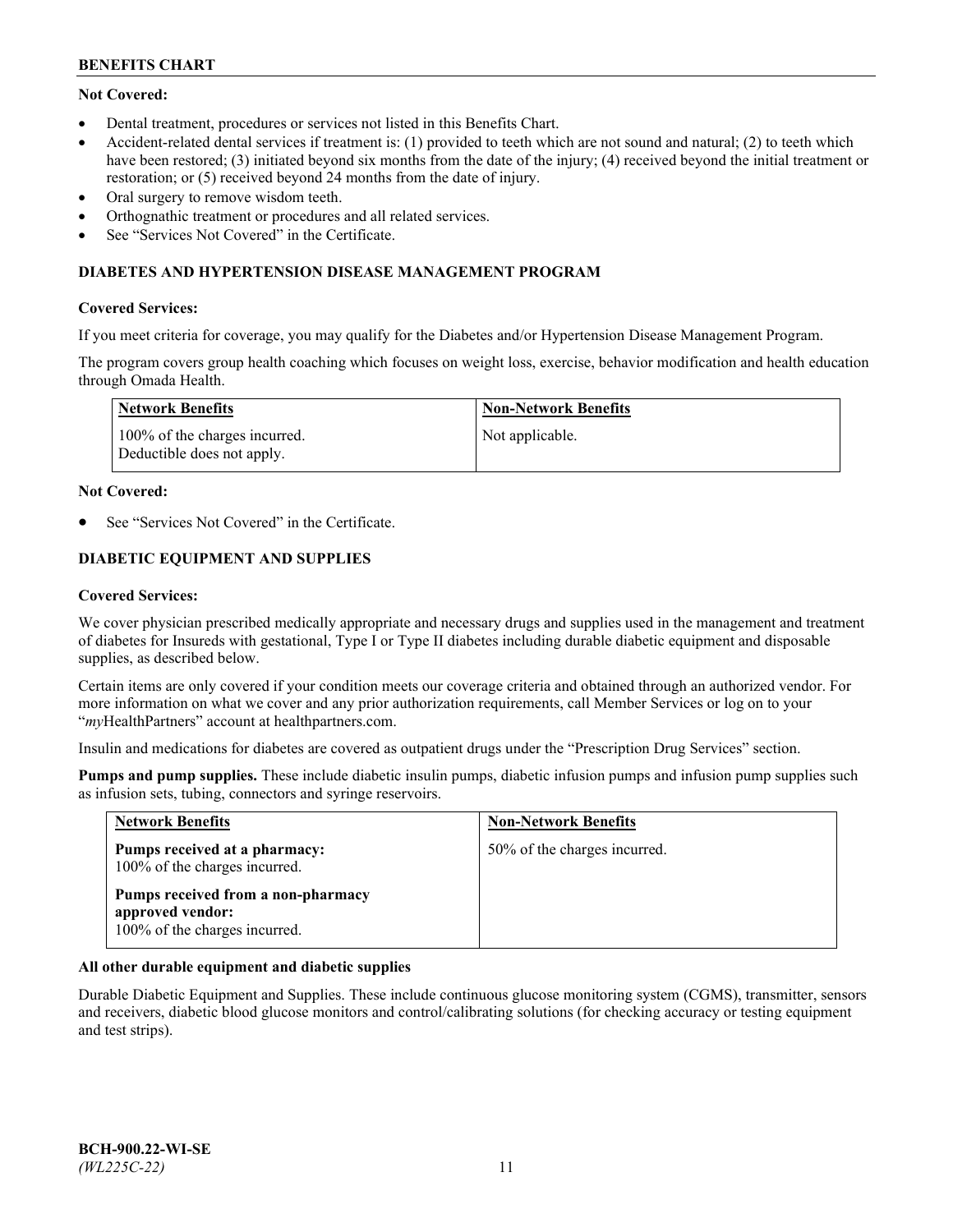Disposable Diabetic Supplies. These are one-time use supplies, including syringes, lancets, lancet devices, blood and urine ketone test strips, and needles.

Certain diabetic supplies and equipment must be purchased at a pharmacy.

| <b>Network Benefits</b>                                                                                               | <b>Non-Network Benefits</b>  |
|-----------------------------------------------------------------------------------------------------------------------|------------------------------|
| If received through a pharmacy:<br>100% of the charges incurred.                                                      | 50% of the charges incurred. |
| If received through a non-pharmacy provider:<br>100% of the charges incurred if purchased from an<br>approved vendor. |                              |

## **Limitations:**

- No more than a 93-day supply of diabetic supplies are covered and dispensed at a time.
- We require that certain diabetic supplies and equipment be purchased at a pharmacy.
- Diabetic supplies and equipment are limited to certain models and brands.
- Durable medical equipment and supplies must be obtained from or repaired by approved vendors.
- Covered services and supplies are based on established medical policies which are subject to periodic review and modification by the medical directors. Our coverage policy for diabetic supplies includes information on our required models and brands. These medical policies (medical coverage criteria) are available by calling Member Services, or logging on to your "myHealthPartners" account at [healthpartners.com.](http://www.healthpartners.com/)

## **Not Covered:**

- Replacement or repair of any covered items, if the items are (i) damaged or destroyed by misuse, abuse or carelessness, (ii) lost; or (iii) stolen.
- Duplicate or similar items.
- Labor and related charges for repair of any covered items which are more than the cost of replacement by an approved vendor.
- Batteries for monitors and equipment.
- Sales tax, mailing, delivery charges, service call charges.
- See "Services Not Covered" in the Certificate.

# **DIAGNOSTIC IMAGING SERVICES**

#### **Covered Services:**

We cover diagnostic imaging, when ordered by a provider and provided in a clinic or outpatient hospital facility.

For Network Benefits, non-emergent, scheduled outpatient Magnetic Resonance Imaging (MRI) and Computed Tomography (CT) must be provided at a designated facility. Your physician or facility will obtain or verify prior authorization for these services, as needed.

We cover services provided in a clinic or outpatient hospital facility. To see the benefit level for inpatient hospital or skilled nursing facility services, see benefits under "Inpatient Hospital and Skilled Nursing Facility Services".

#### **Outpatient magnetic resonance imaging (MRI) and computed tomography (CT)**

| <b>Network Benefits</b>       | <b>Non-Network Benefits</b>  |
|-------------------------------|------------------------------|
| 100% of the charges incurred. | 50% of the charges incurred. |

#### **All other outpatient diagnostic imaging services**

#### **Services for illness or injury**

| <b>Network Benefits</b>       | <b>Non-Network Benefits</b>  |
|-------------------------------|------------------------------|
| 100% of the charges incurred. | 50% of the charges incurred. |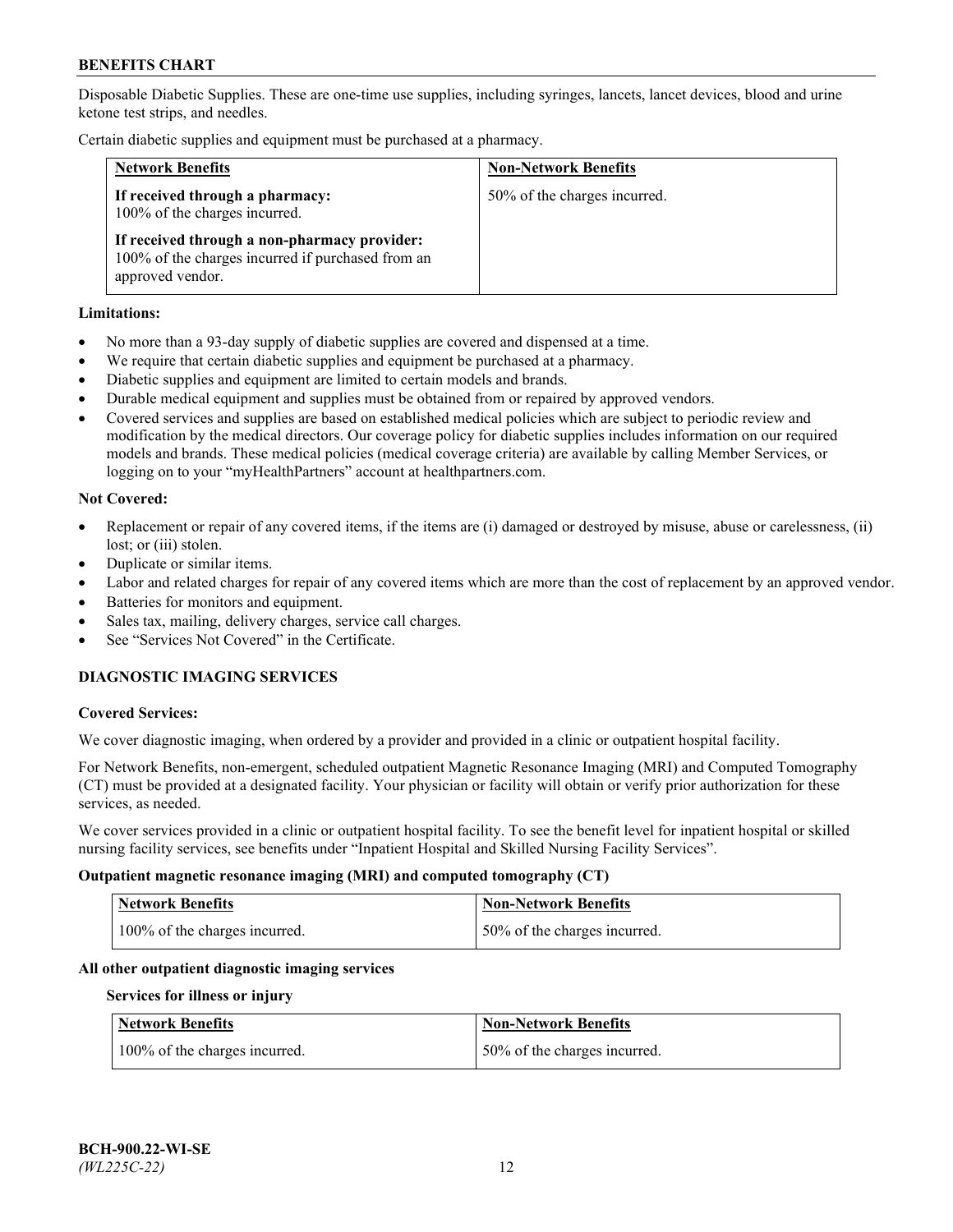## **Preventive services (MRI/CT procedures are not considered preventive)**

Diagnostic imaging services associated with preventive services are covered at the benefit level shown in the "Preventive Services" section of this Benefits Chart.

#### **Not Covered:**

See "Services Not Covered" in the Certificate.

# **DURABLE MEDICAL EQUIPMENT, PROSTHETICS, ORTHOTICS AND SUPPLIES**

## **Covered Services:**

We cover equipment and services, as described below.

We cover durable medical equipment and services, prosthetics, orthotics and supplies, subject to the limitations below, including certain disposable supplies and enteral feedings.

We cover external hearing aids, cochlear implants, and related treatment prescribed by a physician or by a licensed audiologist for Insureds under 18 years of age who have hearing loss.

We also cover basic hearing aids for Insureds age 18 or older for the correction of a hearing impairment.

Osseointegrated or bone-anchored hearing aids are only covered for Insureds who have hearing loss that is not correctable by any other procedure.

Hearing aids are limited to one basic, standard hearing aid for each ear every three years.

A basic hearing aid is defined as a hearing device that consists of a microphone, amplifier, volume control, battery and receiver, which is up to date using the latest technology. It does not include upgrades above and beyond the functionality of a basic hearing aid, including, but not limited to, hearing improvements for group settings, background noise, Bluetooth/remote control functionality, or extended warranties. Charges for upgrades above the cost of a basic, standard hearing aid are not covered.

Diabetic equipment and supplies are covered under the "Diabetic Equipment and Supplies" section.

#### **Special dietary treatment for phenylketonuria (PKU) if it meets our medical coverage criteria**

| <b>Network Benefits</b>       | <b>Non-Network Benefits</b>  |
|-------------------------------|------------------------------|
| 100% of the charges incurred. | 50% of the charges incurred. |

## **Oral amino acid based elemental formula if it meets our medical coverage criteria**

| <b>Network Benefits</b>       | Non-Network Benefits         |
|-------------------------------|------------------------------|
| 100% of the charges incurred. | 50% of the charges incurred. |

#### **All other durable medical equipment, prosthetics, orthotics and supplies**

| <b>Network Benefits</b>       | <b>Non-Network Benefits</b>  |
|-------------------------------|------------------------------|
| 100% of the charges incurred. | 50% of the charges incurred. |

#### **Limitations:**

Coverage of durable medical equipment is limited by the following:

- Payment will not exceed the cost of an alternate piece of equipment or service that is effective and medically necessary.
- For prosthetic benefits, other than oral appliances for cleft lip and cleft palate, payment will not exceed the cost of an alternate piece of equipment or service that is effective, medically necessary and enables Insureds to conduct standard activities of daily living.
- We reserve the right to determine if an item will be approved for rental vs. purchase.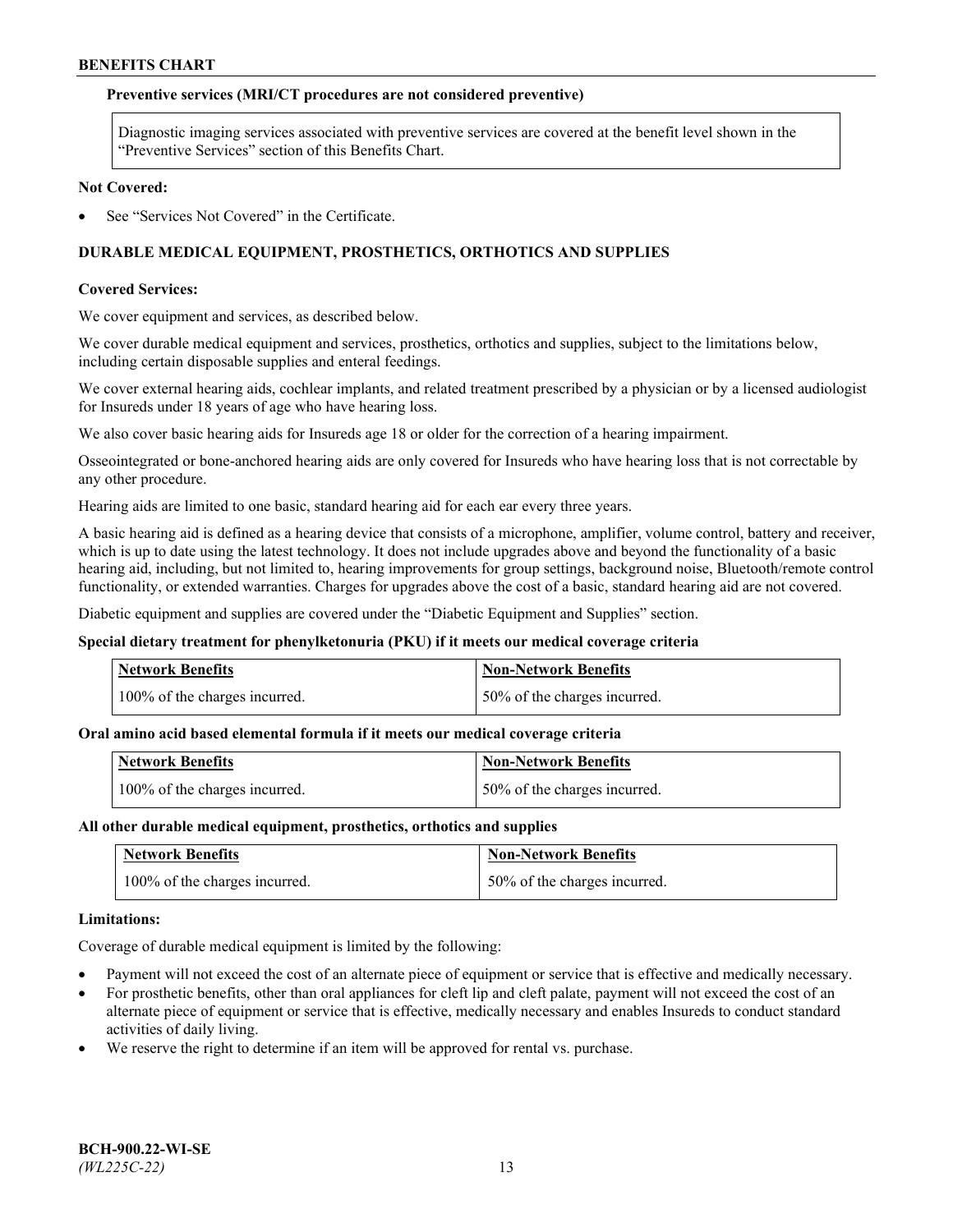- Durable medical equipment and supplies must be obtained from or repaired by approved vendors.
- Covered services and supplies are based on established medical policies which are subject to periodic review and modification by the medical or dental directors. Our medical policy for diabetic supplies includes information on our required models and brands. These medical policies (medical coverage criteria) are available by calling Member Services, or logging on to your "*my*HealthPartners" account a[t healthpartners.com.](http://www.healthpartners.com/)

# **Not Covered:**

Items which are not eligible for coverage include, but are not limited to:

- Replacement or repair of any covered items, if the items are (i) damaged or destroyed by misuse, abuse or carelessness, (ii) lost; or (iii) stolen.
- Duplicate or similar items.
- Labor and related charges for repair of any covered items which are more than the cost of replacement by an approved vendor.
- Sales tax, mailing, delivery charges, service call charges.
- Items which are primarily educational in nature or for hygiene, vocation, comfort, convenience or recreation.
- Communication aids or devices: equipment to create, replace or augment communication abilities including, but not limited to, speech processors, receivers, communication boards, or computer or electronic assisted communication.
- Implantable and osseointegrated or bone-anchored hearing aids and their fitting, except as specifically described in this Benefits Chart. This exclusion does not apply to cochlear implants.
- Eyeglasses, contact lenses and their fitting, measurement and adjustment, except as specifically described in this Benefits Chart.
- Hair prostheses (wigs).
- Household equipment which primarily has customary uses other than medical, such as, but not limited to, exercise cycles, air purifiers, central or unit air conditioners, water purifiers, non-allergenic pillows, mattresses or waterbeds.
- Household fixtures including, but not limited to, escalators or elevators, ramps, swimming pools and saunas.
- Modifications to the structure of the home including, but not limited to, wiring, plumbing or charges for installation of equipment.
- Vehicle, car or van modifications including, but not limited to, hand brakes, hydraulic lifts and car carrier.
- Rental equipment while owned equipment is being repaired by non-contracted vendors, beyond one month rental of medically necessary equipment.
- Other equipment and supplies, including but not limited to assistive devices, that we determine are not eligible for coverage.
- See "Services Not Covered" in the Certificate.

# **EMERGENCY AND URGENTLY NEEDED CARE SERVICES**

## **Covered Services:**

We cover services for emergency care and urgently needed care if the services are otherwise eligible for coverage under the Certificate.

**Urgently needed care.** These are services to treat an unforeseen illness or injury that:

- are required in order to prevent a serious deterioration in your health; and
- cannot be delayed until the next available clinic or office hours.

| <b>Network Benefits</b>       | Non-Network Benefits  |
|-------------------------------|-----------------------|
| 100% of the charges incurred. | See Network Benefits. |

**Emergency care.** These are services to treat:

- the sudden, unexpected onset of illness or injury which, if left untreated or unattended until the next available clinic or office hours, would result in hospitalization; or
- a condition requiring professional health services immediately necessary to preserve life or stabilize health.

Emergency care includes emergency services as defined in Division BB, Title I, Section 102 of the Consolidated Appropriations Act of 2021.

When reviewing claims for coverage of emergency services, our medical director will take into consideration a reasonable layperson's belief that the circumstances required immediate medical care that could not wait until the next working day or next available clinic appointment.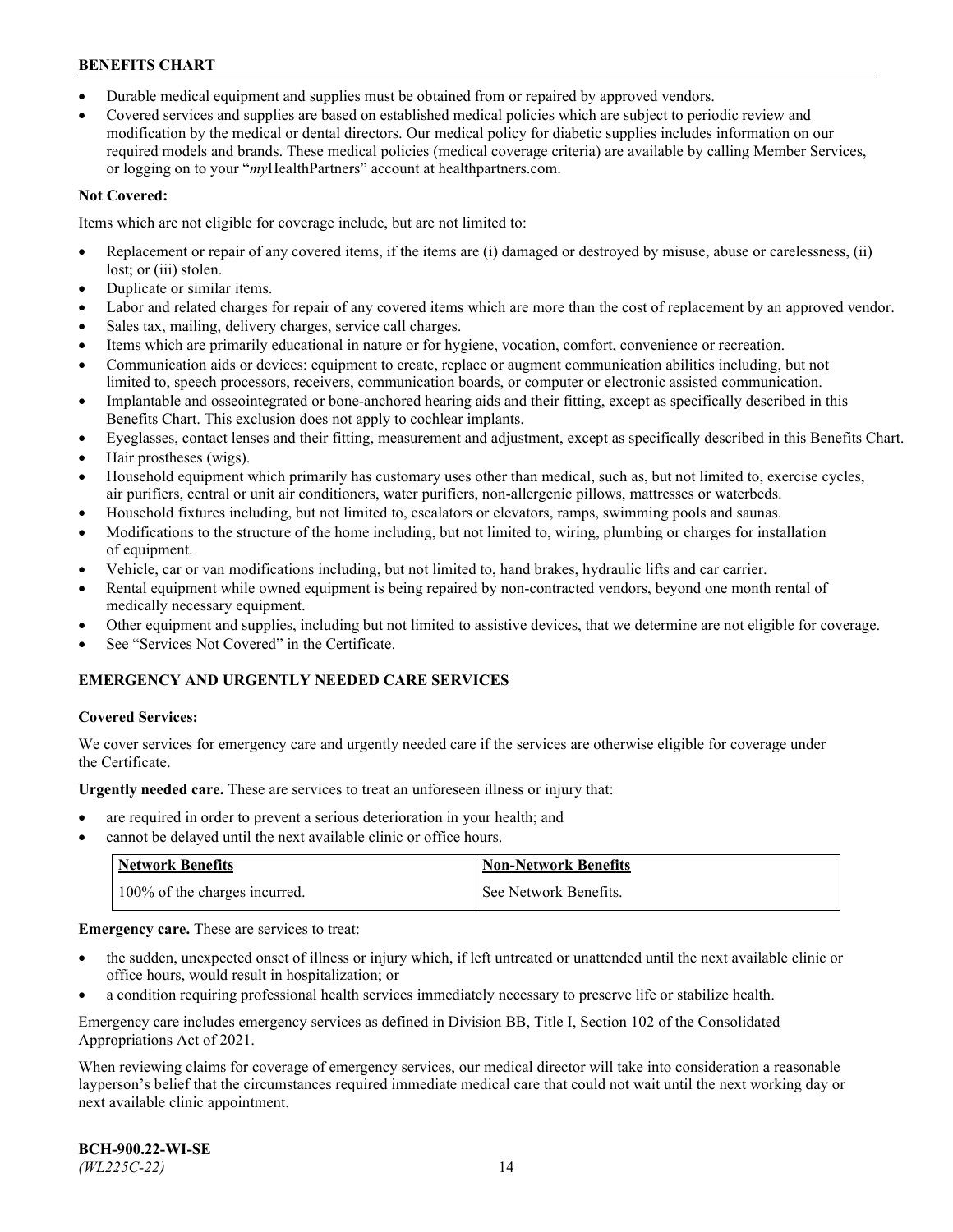## **Emergency care in a hospital emergency room, including professional services of a physician**

| <b>Network Benefits</b>       | <b>Non-Network Benefits</b> |
|-------------------------------|-----------------------------|
| 100% of the charges incurred. | See Network Benefits.       |

### **Inpatient emergency care in a hospital**

| <b>Network Benefits</b>       | <b>Non-Network Benefits</b> |
|-------------------------------|-----------------------------|
| 100% of the charges incurred. | See Network Benefits.       |

## **Not Covered:**

• See "Services Not Covered" in the Certificate.

# **GENE THERAPY**

## **Covered Services:**

We cover gene therapy treatment if it meets our medical coverage criteria.

| <b>Network Benefits</b>                                                                                                                                                                                 | <b>Non-Network Benefits</b> |
|---------------------------------------------------------------------------------------------------------------------------------------------------------------------------------------------------------|-----------------------------|
| Coverage level is same as corresponding Network<br>Benefits, depending on type of service provided such as<br>Office Visits for Illness or Injury, Inpatient or<br><b>Outpatient Hospital Services.</b> | No coverage.                |

## **Limitations:**

- Gene therapy must be provided by a designated provider.
- Specific types of gene therapy are limited to therapies and conditions specified in our medical coverage criteria.

## **Not Covered:**

See "Services Not Covered" in the Certificate.

# **HEALTH EDUCATION**

## **Covered Services:**

We cover education for preventive services and education for the management of chronic health problems (such as diabetes).

| <b>Network Benefits</b>                                     | <b>Non-Network Benefits</b>  |
|-------------------------------------------------------------|------------------------------|
| 100% of the charges incurred.<br>Deductible does not apply. | 50% of the charges incurred. |

#### **Not Covered:**

See "Services Not Covered" in the Certificate.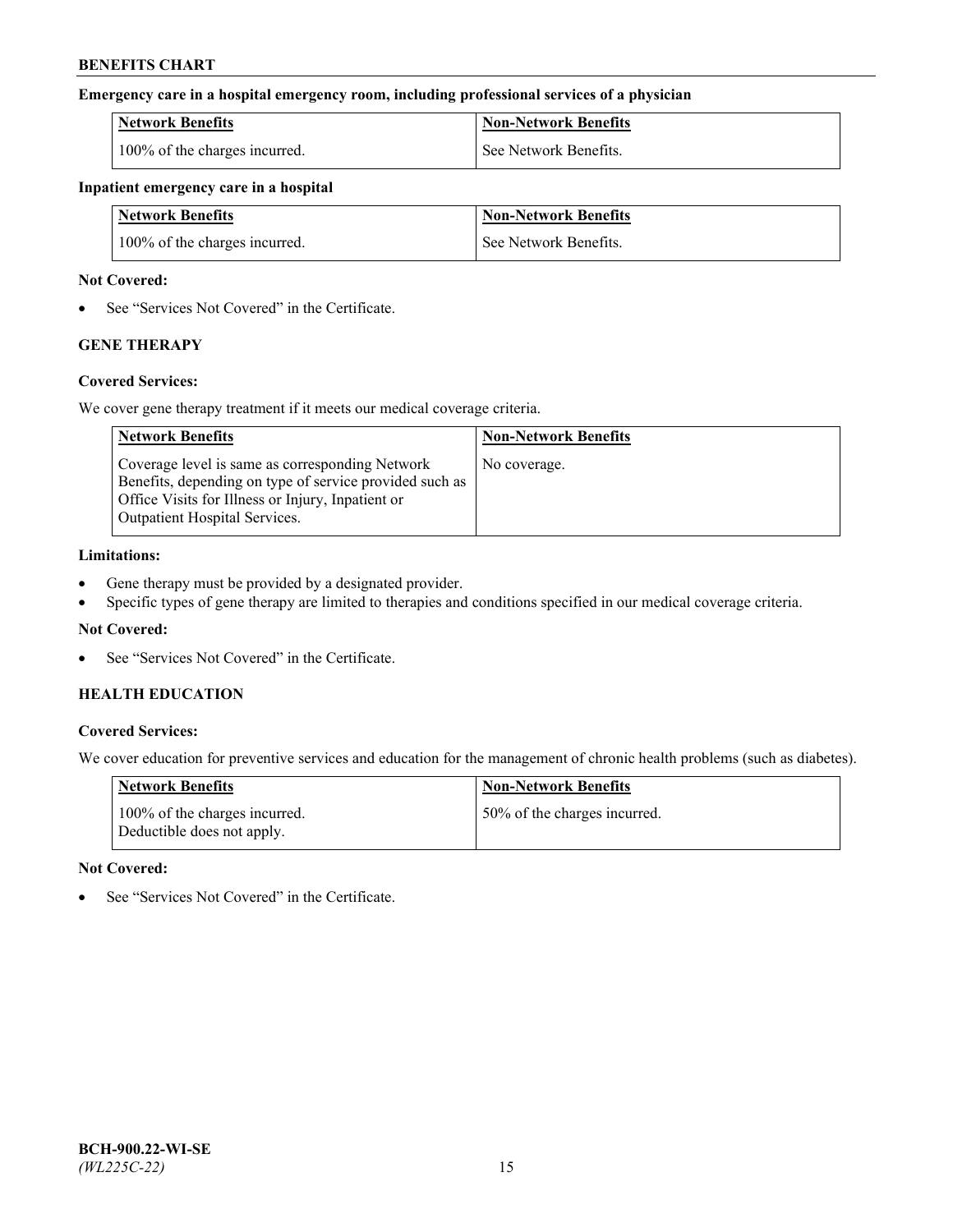# **HOME-BASED COMPREHENSIVE HEALTH RISK ASSESSMENT**

### **Covered Services:**

If you meet our criteria for coverage, you may qualify for our home-based comprehensive health risk assessment program. The program covers a health assessment with a designated nurse practitioner.

| Network Benefits                                            | <b>Non-Network Benefits</b> |
|-------------------------------------------------------------|-----------------------------|
| 100% of the charges incurred.<br>Deductible does not apply. | No coverage.                |

## **Not Covered:**

See "Services Not Covered" in the Certificate.

# **HOME HEALTH SERVICES**

## **Covered Services:**

We cover skilled nursing services, physical therapy, occupational therapy, speech therapy, respiratory therapy and other therapeutic services, non-routine prenatal and postnatal services, routine postnatal well child visits as described in our medical coverage criteria, phototherapy services for newborns, home health aide services and other eligible home health services when provided in your home, if you are homebound (i.e., unable to leave home without considerable effort due to a medical condition). Lack of transportation does not constitute homebound status. For phototherapy services for newborns and high risk prenatal services, supplies and equipment are included.

We cover total parenteral nutrition/intravenous ("TPN/IV") therapy, equipment, supplies and drugs in connection with IV therapy. IV line care kits are covered under Durable Medical Equipment.

We cover palliative care benefits. Palliative care includes symptom management, education and establishing goals of care. We waive the requirement that you be homebound for a limited number of home visits for palliative care (as shown in this Benefits Chart), if you have a life-threatening, non-curable condition which has a prognosis of survival of two years or less. Additional palliative care visits are eligible under the home health services benefit if you are homebound and meet all other requirements defined in this section.

You do not need to be homebound to receive total parenteral nutrition/intravenous ("TPN/IV") therapy.

Home health services are eligible and covered only when:

- medically necessary; and
- provided as rehabilitative care, terminal care or maternity care; and
- ordered by a physician, and included in the written home care plan.

## **Physical therapy, occupational therapy, speech therapy, respiratory therapy, home health aide services and palliative care**

| <b>Network Benefits</b>       | <b>Non-Network Benefits</b>  |
|-------------------------------|------------------------------|
| 100% of the charges incurred. | 50% of the charges incurred. |

**TPN/IV therapy, skilled nursing services, non-routine prenatal/postnatal services, and phototherapy**

| <b>Network Benefits</b>       | <b>Non-Network Benefits</b>  |
|-------------------------------|------------------------------|
| 100% of the charges incurred. | 50% of the charges incurred. |

Each 24-hour visit (or shifts up to 24-hour visits) equals one visit and counts toward the Maximum visits for all other services shown below. Any visit that lasts less than 24 hours regardless of the length of the visit, will count as one visit toward the Maximum visits for all other services shown below. All visits must be medically necessary and benefit eligible.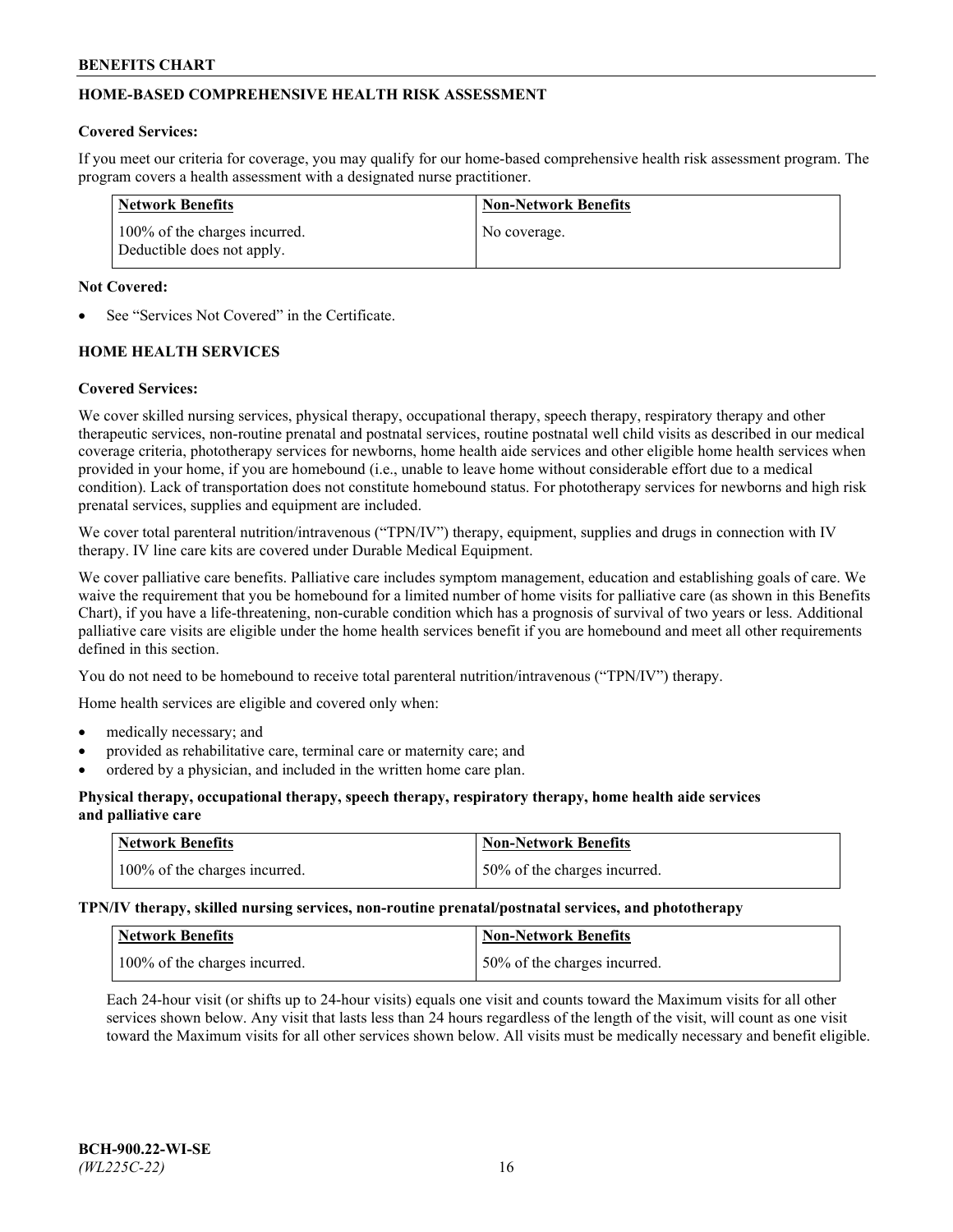## **Routine postnatal well child visit**

| <b>Network Benefits</b>                                     | <b>Non-Network Benefits</b>  |
|-------------------------------------------------------------|------------------------------|
| 100% of the charges incurred.<br>Deductible does not apply. | 50% of the charges incurred. |

#### **Maximum visits for palliative care**

If you are eligible to receive palliative care in the home and you are not homebound, there is a maximum of 12 visits per calendar year.

## **Maximum visits for all services other than palliative care**

| <b>Network Benefits</b>      | <b>Non-Network Benefits</b>  |
|------------------------------|------------------------------|
| 60 visits per calendar year. | 30 visits per calendar year. |

Each visit provided under the Network Benefits and Non-Network Benefits counts toward the maximums shown under both Maximum visits sections. The routine postnatal well child visits do not count toward the visit limit.

#### **Limitations:**

- Home health services are not provided as a substitute for a primary caregiver in the home or as relief (respite) for a primary caregiver in the home. We will not reimburse family members or residents in your home for the above services.
- A service shall not be considered a skilled nursing service merely because it is performed by, or under the direct supervision of, a licensed nurse. Where a service (such as tracheotomy suctioning or ventilator monitoring) or like services, can be safely and effectively performed by a non-medical person (or self-administered), without the direct supervision of a licensed nurse, the service shall not be regarded as a skilled nursing service, whether or not a skilled nurse actually provides the service. The unavailability of a competent person to provide a non-skilled service shall not make it a skilled service when a skilled nurse provides it. Only the skilled nursing component of so-called "blended" services (i.e. services which include skilled and non-skilled components) are covered under this Benefits Chart.

#### **Not Covered:**

- Financial or legal counseling services.
- Housekeeping or meal services in your home.
- Private duty nursing services.
- Services provided by a family member or enrollee, or a resident in the enrollee's home.
- Vocational rehabilitation and recreational or educational therapy. Recreation therapy is therapy provided solely for the purpose of recreation, including, but not limited to: (a) requests for physical therapy or occupational therapy to improve athletic ability, and (b) braces or guards to prevent sports injuries.
- See "Services Not Covered" in the Certificate.

# **HOME HOSPICE SERVICES**

#### **Applicable Definitions:**

**Part-time.** This is up to two hours of service per day, more than two hours is considered continuous care.

**Continuous Care.** This is from two to twelve hours of service per day provided by a registered nurse, licensed practical nurse, or home health aide, during a period of crisis in order to maintain a terminally ill patient at home.

**Appropriate Facility.** This is a nursing home, hospice residence, or other inpatient facility.

**Custodial Care Related to Hospice Services.** This means providing assistance in the activities of daily living and the care needed by a terminally ill patient which can be provided by primary caregiver (i.e., family member or friend) who is responsible for the patient's home care.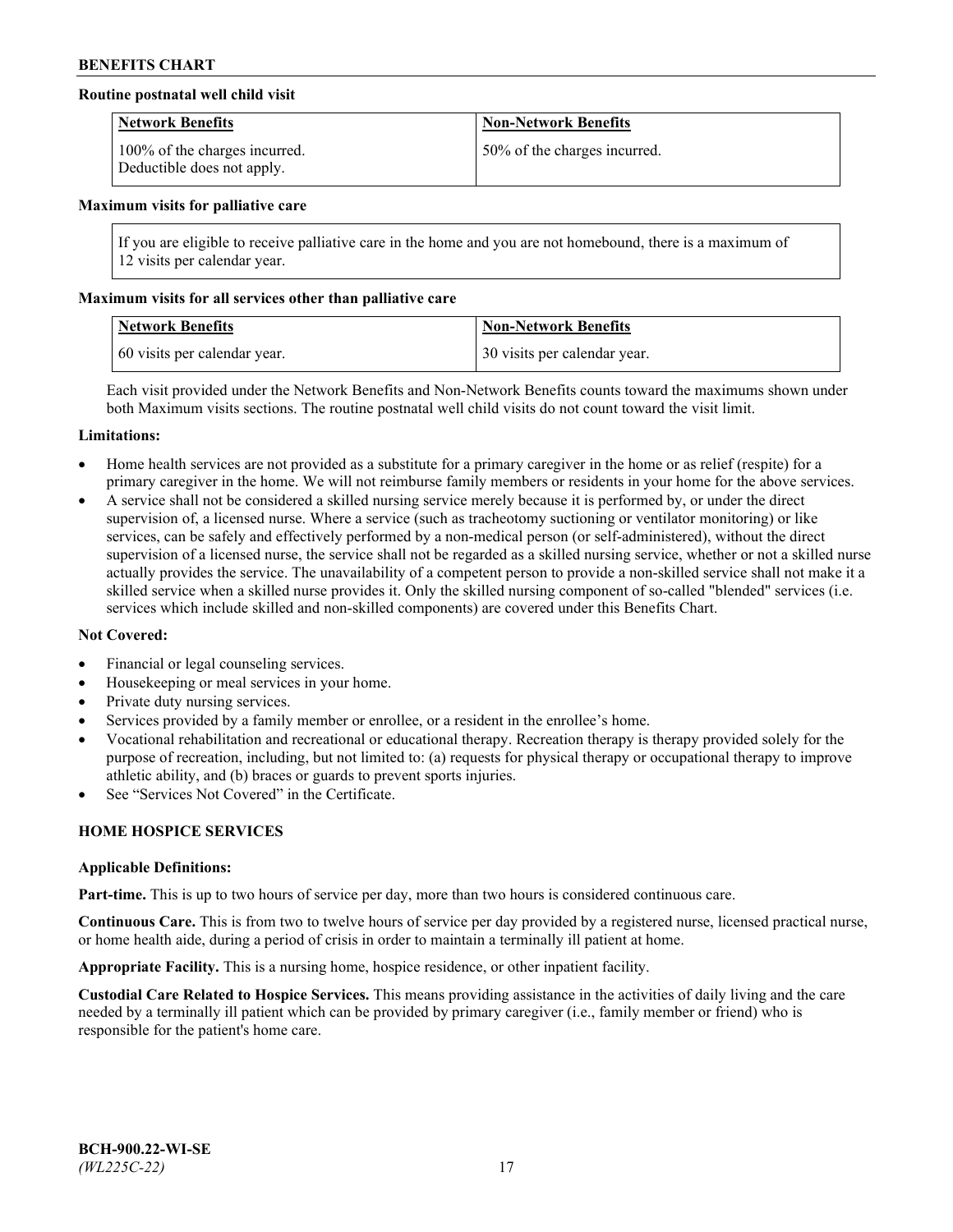## **Covered Services:**

**Home hospice program.** We cover the services described below if you are terminally ill and accepted as a home hospice program participant. You must meet the eligibility requirements of the program, and elect to receive services through the home hospice program. The services will be provided in your home, with inpatient care available when medically necessary as described below. If you elect to receive hospice services, you do so in lieu of curative treatment for your terminal illness for the period you are enrolled in the home hospice program.

**Eligibility:** In order to be eligible to be enrolled in the home hospice program, you must: (1) be a terminally ill patient (prognosis of six months or less); (2) have chosen a palliative treatment focus (i.e., emphasizing comfort and supportive services rather than treatment attempting to cure the disease or condition); and (3) continue to meet the terminally ill prognosis as reviewed by our medical director or his or her designee over the course of care. You may withdraw from the home hospice program at any time.

**Eligible services:** Hospice services include the following services provided in accordance with an approved hospice treatment plan.

- Home health services:
	- o Part-time care provided in your home by an interdisciplinary hospice team (which may include a physician, nurse, social worker, and spiritual counselor) and medically necessary home health services are covered.
	- o One or more periods of continuous care in your home or in a setting which provides day care for pain or symptom management, when medically necessary, will be covered.
- Inpatient services: We cover medically necessary inpatient services.
- Other services:
	- o Respite care is covered for care in your home or in an appropriate facility, to give your primary caregivers (i.e., family members or friends) rest and/or relief when necessary in order to maintain a terminally ill patient at home.
	- o Medically necessary medications for pain and symptom management.
	- o Semi-electric hospital beds and other durable medical equipment are covered.
	- Emergency and non-emergency care is covered.

| Network Benefits              | <b>Non-Network Benefits</b>  |
|-------------------------------|------------------------------|
| 100% of the charges incurred. | 50% of the charges incurred. |

Respite care is limited to 5 days per episode, and respite care and continuous care combined are limited to 30 days.

## **Not Covered:**

- Financial or legal counseling services.
- Housekeeping or meal services in your home.
- Custodial or maintenance care related to hospice services, whether provided in the home or in a nursing home.
- Any service not specifically described as covered services under this home hospice services benefits.
- Any services provided by members of your family or residents in your home.
- See "Services Not Covered" in the Certificate.

## **HOSPITAL AND SKILLED NURSING FACILITY SERVICES**

#### **Covered Services:**

We cover services as described below.

#### **Medical or surgical hospital services**

**Inpatient hospital services:** We cover the following medical or surgical services, for the treatment of acute illness or injury, which require the level of care only provided in an acute care facility. These services must be authorized by a physician.

Inpatient hospital services include: room and board; the use of operating or maternity delivery rooms; intensive care facilities; newborn nursery facilities; general nursing care, anesthesia, laboratory and diagnostic imaging services, radiation therapy, physical therapy, prescription drugs or other medications administered during treatment, blood and blood products (unless replaced), and blood derivatives, and other diagnostic or treatment related hospital services; physician and other professional medical and surgical services provided while in the hospital, including gender confirmation surgery that meets medical coverage criteria.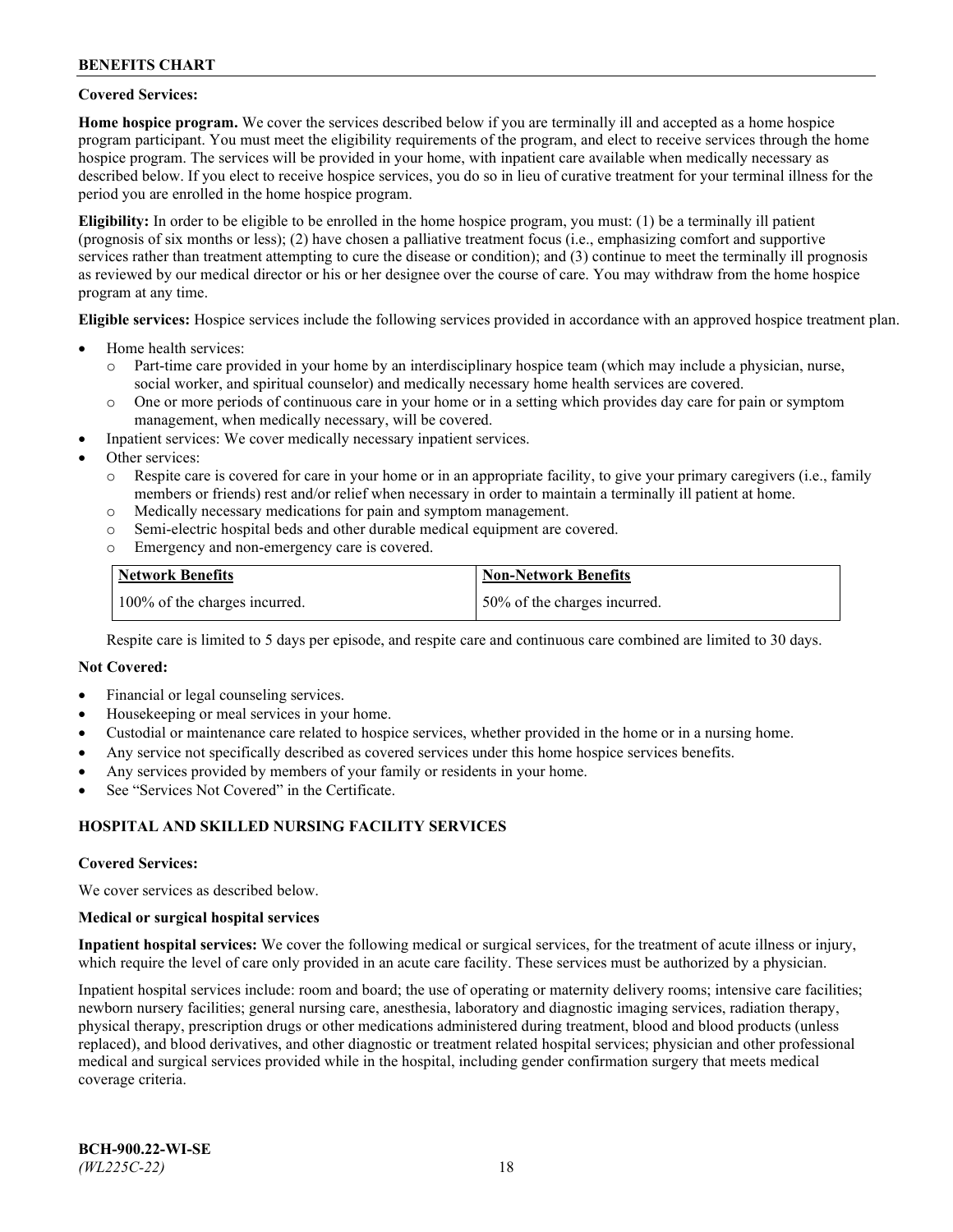We cover, following a vaginal delivery, a minimum of 48 hours of inpatient care for the mother and newborn child. We cover, following a caesarean section delivery, a minimum of 96 hours of inpatient care for the mother and newborn child.

Group health plans and health insurance issuers generally may not, under Federal law, restrict benefits for any hospital length of stay in connection with childbirth for the mother of newborn child to less than 48 hours following a vaginal delivery, or less than 96 hours following a caesarean section. However, Federal law generally does not prohibit the mother's or newborn's attending provider, after consulting with the mother, from discharging the mother or her newborn earlier than 48 hours (or 96 hours as applicable). In any case plans and issuers may not, under Federal law, require that a provider obtain authorization from the plan or the insurance issuer for prescribing a length of stay not in excess of 48 hours (or 96 hours).

| <b>Network Benefits</b>       | <b>Non-Network Benefits</b>  |
|-------------------------------|------------------------------|
| 100% of the charges incurred. | 50% of the charges incurred. |

Each Insured's admission or confinement, including that of a newborn child, is separate and distinct from the admission or confinement of any other Insured.

**Outpatient hospital, ambulatory care or surgical facility services:** We cover the following medical and surgical services, for diagnosis or treatment of illness or injury on an outpatient basis. These services must be authorized by a physician.

Outpatient services include: use of operating rooms, maternity delivery rooms or other outpatient departments, rooms or facilities; and the following outpatient services: general nursing care, anesthesia, laboratory and diagnostic imaging services, radiation therapy, physical therapy, drugs administered during treatment, blood and blood products (unless replaced), and blood derivatives, and other diagnostic or treatment related outpatient services; physician and other professional medical and surgical services provided while an outpatient, including colonoscopies (starting at age 50, or under age 50 for people at high risk of colorectal cancer), and gender confirmation surgery that meets medical coverage criteria.

For Network Benefits, non-emergent, scheduled outpatient Magnetic Resonance Imaging (MRI) and Computed Tomography (CT) must be provided at a designated facility. Your physician or facility will obtain or verify prior authorization for these services, as needed.

To see the benefit level for diagnostic imaging services, laboratory services and physical therapy, see benefits under Diagnostic Imaging Services, Laboratory Services and Physical Therapy in this Benefits Chart.

| <b>Network Benefits</b>       | <b>Non-Network Benefits</b>  |
|-------------------------------|------------------------------|
| 100% of the charges incurred. | 50% of the charges incurred. |

## **Skilled nursing facility care:**

We cover room and board, daily skilled nursing and related ancillary services for post-acute treatment and rehabilitative care of illness or injury that meets medical coverage criteria. Rehabilitation services are limited to services where significant measurable progress is expected to occur within a reasonable period of time.

| Network Benefits                             | <b>Non-Network Benefits</b>                  |
|----------------------------------------------|----------------------------------------------|
| 100% of the charges incurred.                | 50% of the charges incurred.                 |
| Limited to a 30-day maximum per confinement. | Limited to a 30-day maximum per confinement. |

Each day of services provided under the Network Benefits and Non-Network Benefits, combined, applies toward the maximum shown above.

## **Not Covered:**

- Services for items for personal convenience, such as television rental, are not covered.
- See "Services Not Covered" in the Certificate.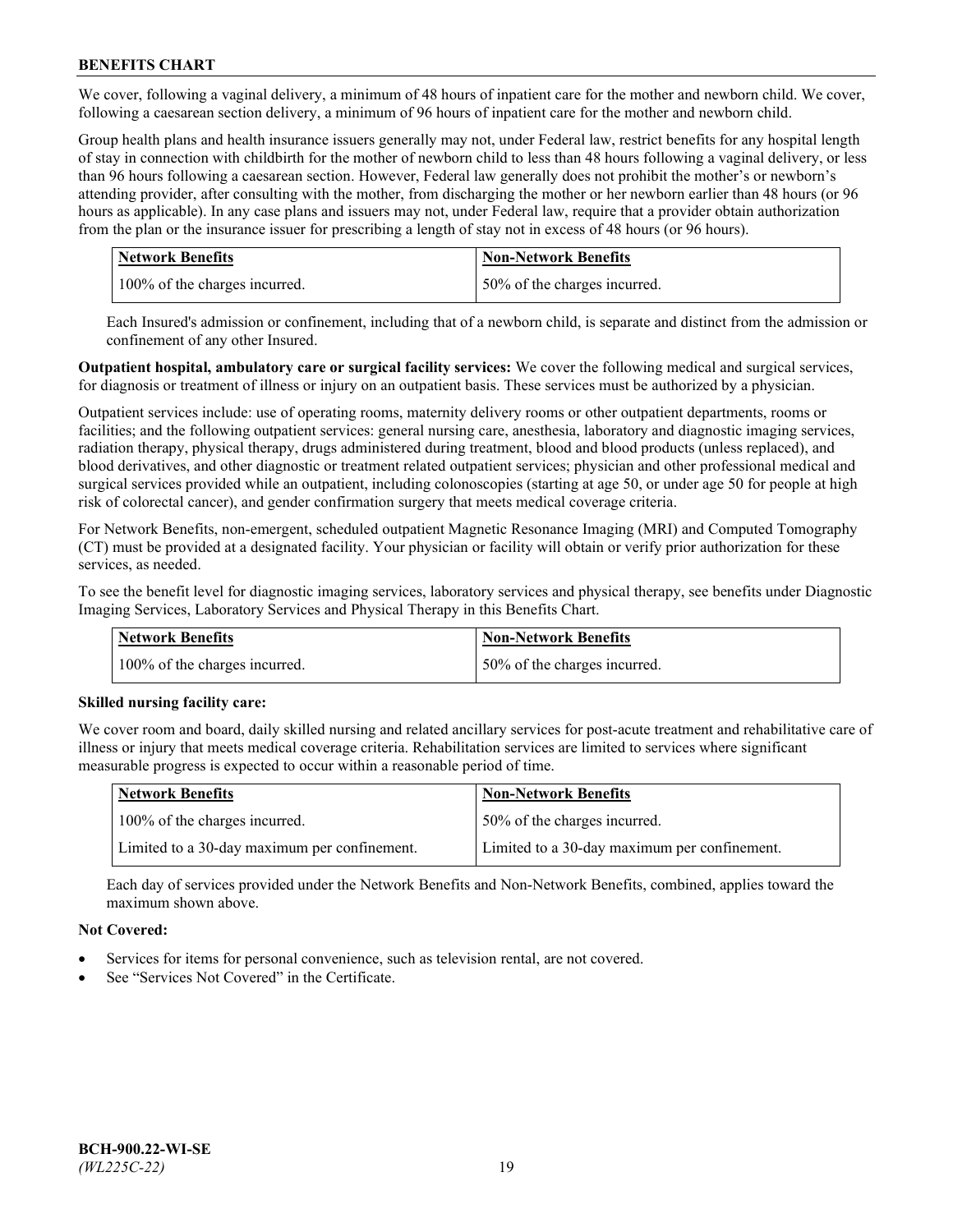# **INFERTILITY DIAGNOSIS**

# **Covered Services:**

We cover the diagnosis of infertility. These services include diagnostic procedures and tests provided in connection with an infertility evaluation, office visits and consultations to diagnose infertility.

| <b>Network Benefits</b>       | <b>Non-Network Benefits</b>  |
|-------------------------------|------------------------------|
| 100% of the charges incurred. | 50% of the charges incurred. |

Coverage is limited to office visits and consultations to diagnose infertility. Treatment is not covered.

# **Not Covered:**

- Infertility/fertility treatment, including, but not limited to, office visits, laboratory services, diagnostic imaging services and fertility drugs; reversal of sterilization; and sperm, ova or embryo acquisition, retrieval or storage; however, we cover office visits and consultations to diagnose infertility.
- Services related to the establishment of surrogate pregnancy and fees for a surrogate. However, pregnancy and maternity services are covered for an Insured under this Benefits Chart, including a surrogate pregnancy.
- See "Services Not Covered" in the Certificate

# **LABORATORY SERVICES**

## **Covered Services:**

We cover laboratory tests when ordered by a provider and provided in a clinic or outpatient hospital facility. This includes blood tests to detect lead exposure in children between the ages of 6 months and 72 months.

To see the benefit level for inpatient hospital or skilled nursing facility services, see benefits under "Inpatient Hospital and Skilled Nursing Facility Services" in this Benefits Chart.

# **Prostate-specific antigen (PSA) testing**

| Network Benefits              | <b>Non-Network Benefits</b>  |
|-------------------------------|------------------------------|
| 100% of the charges incurred. | 50% of the charges incurred. |

## **All other laboratory services**

**Services for illness or injury**

| <b>Network Benefits</b>       | 'Non-Network Benefits        |
|-------------------------------|------------------------------|
| 100% of the charges incurred. | 50% of the charges incurred. |

## **Preventive services**

Laboratory services associated with preventive services are covered at the benefit level shown in the "Preventive Services" section of this Benefits Chart.

## **Not Covered:**

See "Services Not Covered" in the Certificate.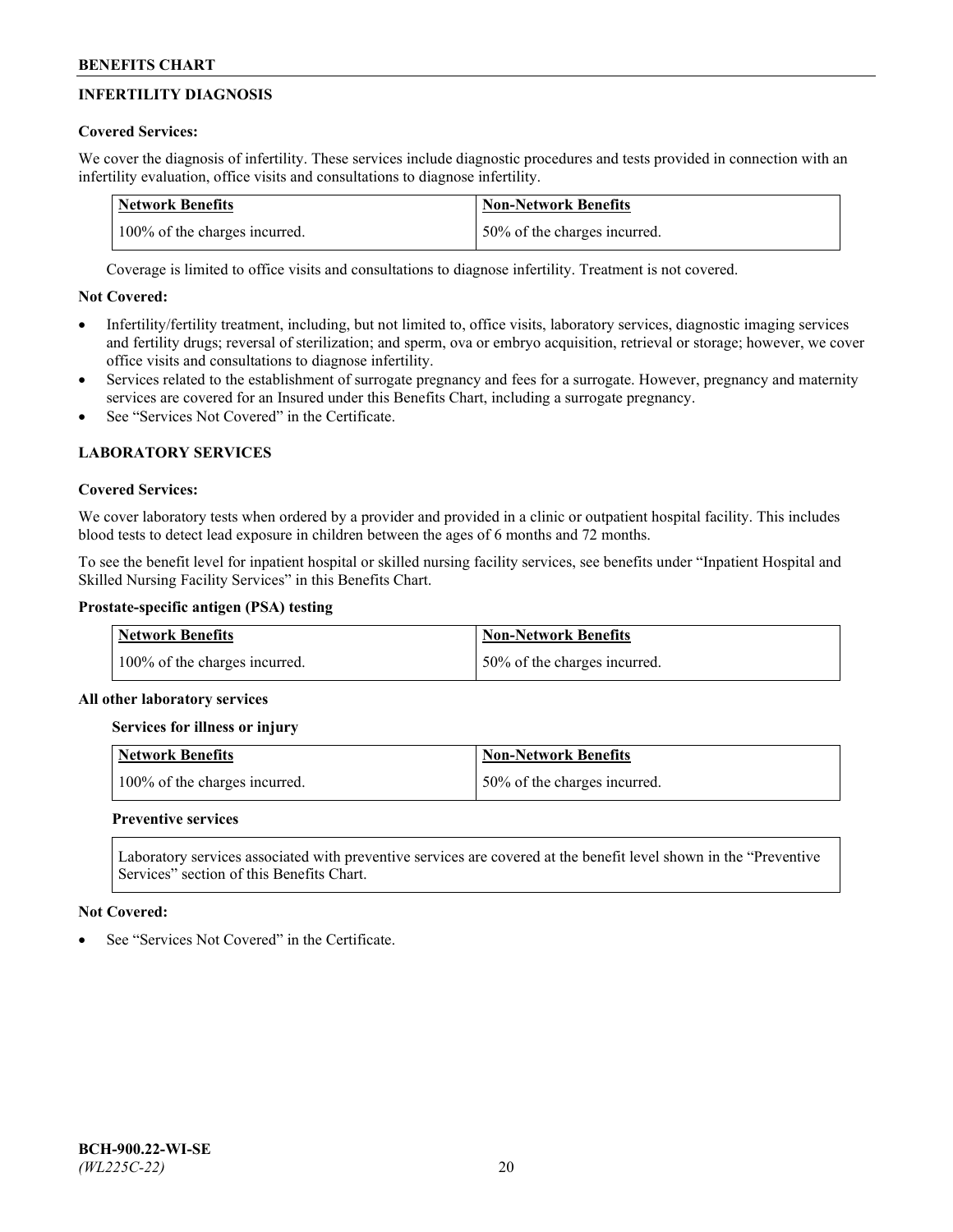# **MASTECTOMY RECONSTRUCTION BENEFIT**

## **Covered Services:**

We cover reconstruction of the breast on which the mastectomy has been performed; surgery and reconstruction of the other breast to produce symmetrical appearance, and prostheses and physical complications of all stages of mastectomy, including lymphedemas.

| <b>Network Benefits</b>                               | <b>Non-Network Benefits</b>                           |
|-------------------------------------------------------|-------------------------------------------------------|
| Coverage level is same as corresponding Network       | Coverage level is same as corresponding Non-Network   |
| Benefits, depending on type of service provided, such | Benefits, depending on type of service provided, such |
| as Office Visits for Illness or Injury, Inpatient or  | as Office Visits for Illness or Injury, Inpatient or  |
| Outpatient Hospital Services.                         | Outpatient Hospital Services.                         |

## **Not Covered:**

See "Services Not Covered" in the Certificate.

# **MEDICATION THERAPY DISEASE MANAGEMENT PROGRAM**

## **Covered Services:**

If you meet our criteria for coverage, you may qualify for our Medication Therapy Disease Management Program.

The program covers consultations with a designated Network pharmacist.

Covered services are based on established medical policies, which are subject to periodic review and modification by the medical directors. These medical policies (medical coverage criteria) are available by calling Member Services, or logging on to your "*my*HealthPartners" account at [healthpartners.com.](http://www.healthpartners.com/)

| Network Benefits                                            | <b>Non-Network Benefits</b> |
|-------------------------------------------------------------|-----------------------------|
| 100% of the charges incurred.<br>Deductible does not apply. | No coverage.                |

## **Not Covered:**

See "Services Not Covered" in the Certificate.

## **OFFICE VISITS FOR ILLNESS OR INJURY**

#### **Covered Services:**

We cover the following when medically necessary: professional medical and surgical services and related supplies, including biofeedback, of physicians and other health care providers; blood and blood products (unless replaced) and blood derivatives.

We cover diagnosis and treatment of illness or injury to the eyes. Where contact or eye glass lenses are prescribed as medically necessary for the post-operative treatment of cataracts or for the treatment of aphakia, acute or chronic corneal pathology, or keratoconus, we cover the initial evaluation, lenses and fitting. Insureds must pay for lens replacement beyond the initial pair.

Services received via video, E-visit or telephone are covered under the "Telehealth/Telemedicine Services" section.

#### **Office visits**

| <b>Network Benefits</b>       | <b>Non-Network Benefits</b>  |
|-------------------------------|------------------------------|
| 100% of the charges incurred. | 50% of the charges incurred. |

**Convenience clinics**

| <b>Network Benefits</b>       | <b>Non-Network Benefits</b>   |
|-------------------------------|-------------------------------|
| 100% of the charges incurred. | 150% of the charges incurred. |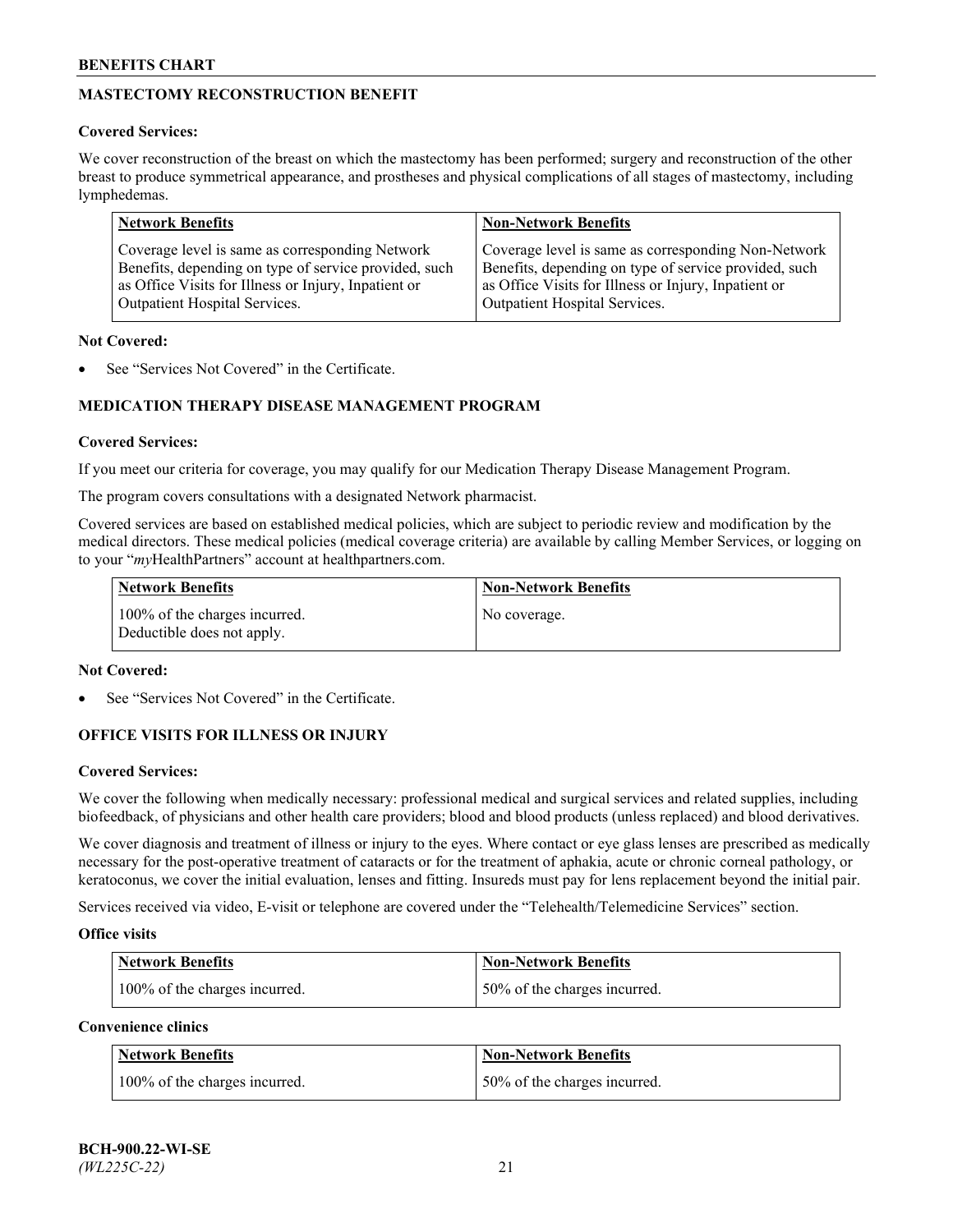## **Injections administered in a physician's office, other than immunizations**

#### **Allergy injections**

| Network Benefits              | Non-Network Benefits          |
|-------------------------------|-------------------------------|
| 100% of the charges incurred. | 150% of the charges incurred. |

#### **All other injections**

| <b>Network Benefits</b>       | <b>Non-Network Benefits</b>  |
|-------------------------------|------------------------------|
| 100% of the charges incurred. | 50% of the charges incurred. |

## **Not Covered:**

- Court ordered treatment, except as described in this Benefits Chart. Any resulting court ordered treatment for mental health services will be subject to the Certificate's requirement for medical necessity.
- See "Services Not Covered" in the Certificate.

## **PEDIATRIC EYEWEAR**

## **Covered Services:**

We cover pediatric eyewear for children.

Routine eye exams are covered under the "Preventive Services" section.

| Network Benefits              | <b>Non-Network Benefits</b> |
|-------------------------------|-----------------------------|
| 100% of the charges incurred. | No coverage.                |

## **Limitations:**

- Coverage under this provision will continue until the end of the month in which the child turns age 19.
- Limited to one of the following per calendar year:
	- o one pair of eyeglasses including one set of prescription lenses, frames from our designated eyewear collection and anti-scratch coating; or
	- o one pair of non-disposable contact lenses; or
	- o a one-year supply of disposable contact lenses.
- Contact lens fittings are limited to two per calendar year.

## **Not Covered:**

- Frames that are not included in our designated eyewear collection. However, one pair of lenses will be covered if an Insured chooses frames outside our designated eyewear collection.
- More than one pair of lenses or frames or non-disposable contacts per calendar year, regardless of the reason. This includes replacement of eyeglasses or contact lenses due to loss, breakage, theft, or change in prescription.
- Safety glasses or goggles for sports or vocational reasons.
- Upgrades including, but not limited to, UV protection and no-line multifocal lenses.
- See "Services Not Covered" in the Certificate.

## **PHYSICAL THERAPY, OCCUPATIONAL THERAPY, SPEECH THERAPY AND OTHER SPECIFIED THERAPIES**

#### **Covered Services:**

We cover the following physical therapy, occupational therapy and speech therapy services:

- Medically necessary rehabilitative care to correct the effects of illness or injury.
- Habilitative care rendered for congenital, developmental or medical conditions which have significantly limited the successful initiation of normal speech and normal motor development.

Massage therapy which is performed in conjunction with other treatment/modalities by a physical or occupational therapist is part of a prescribed treatment plan and is not billed separately is covered.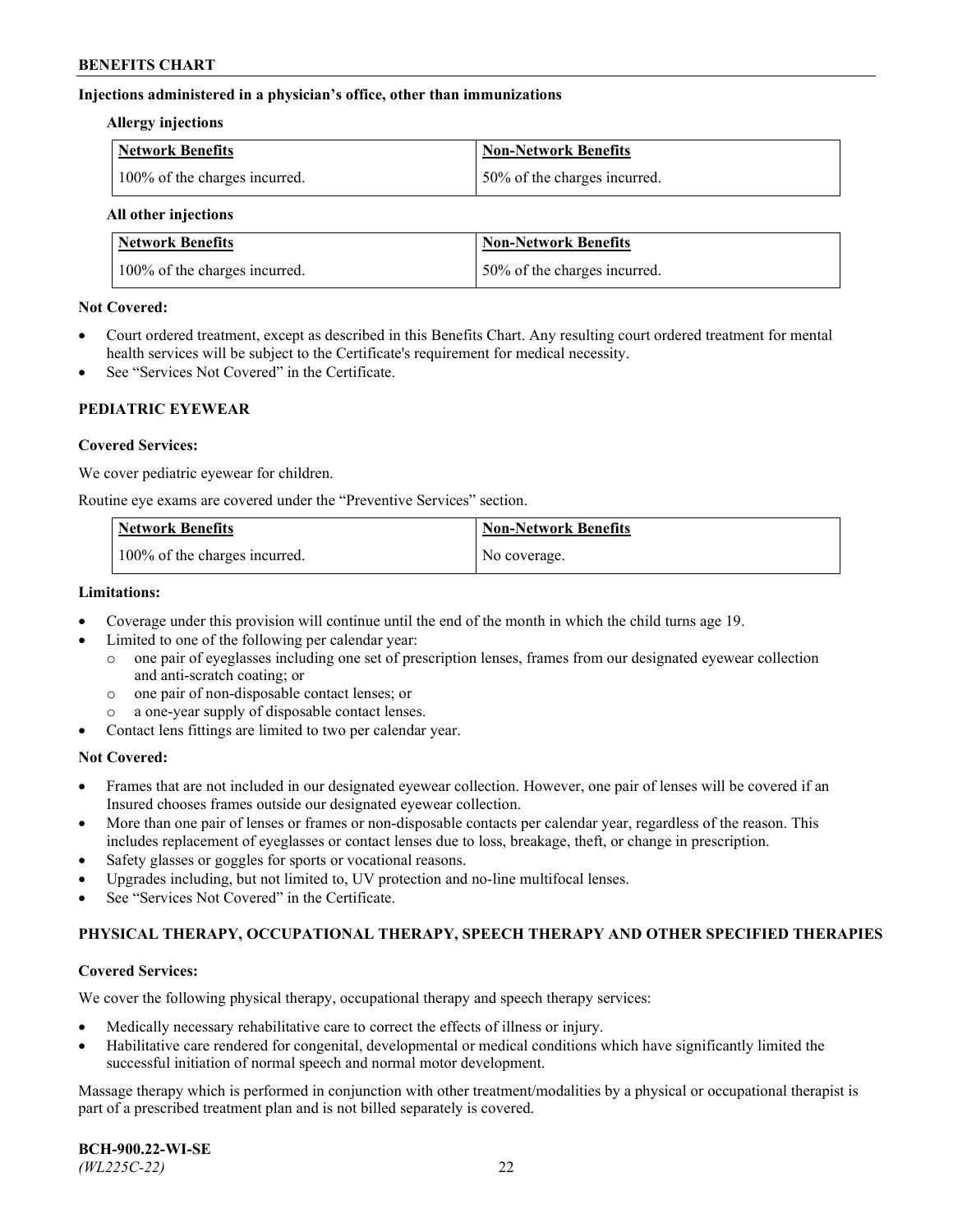We cover services provided in a clinic. To see the benefit level for inpatient hospital or skilled nursing facility services, see benefits under "Inpatient Hospital and Skilled Nursing Facility Services".

## **Rehabilitative care**

| <b>Network Benefits</b>                                                                       | <b>Non-Network Benefits</b>                                                                   |
|-----------------------------------------------------------------------------------------------|-----------------------------------------------------------------------------------------------|
| 100% of the charges incurred.                                                                 | 50% of the charges incurred.                                                                  |
| Physical, Occupational and Speech Therapy are<br>limited to 20 visits each per calendar year. | Physical, Occupational and Speech Therapy are<br>limited to 20 visits each per calendar year. |

#### **In addition to the services provided above, we cover a minimum of:**

- 20 visits per calendar year for pulmonary rehabilitation.
- 36 visits per calendar year for cardiac rehabilitation.
- 30 visits per calendar year for post-cochlear implant aural therapy.
- 20 visits per calendar year for cognitive rehabilitation.

The maximum number of visits is combined for Network Benefits and Non-Network Benefits.

## **Habilitative services**

| <b>Network Benefits</b>                                                                       | <b>Non-Network Benefits</b>                                                                   |
|-----------------------------------------------------------------------------------------------|-----------------------------------------------------------------------------------------------|
| 100% of the charges incurred.                                                                 | 50% of the charges incurred.                                                                  |
| Physical, Occupational and Speech Therapy are<br>limited to 20 visits each per calendar year. | Physical, Occupational and Speech Therapy are<br>limited to 20 visits each per calendar year. |

The maximum number of visits is combined for Network Benefits and Non-Network Benefits.

## **Not Covered:**

- Massage therapy for the purpose of comfort or convenience of the Insured.
- See "Services Not Covered" in the Certificate.

# **PRE-DIABETES DISEASE MANAGEMENT PROGRAM**

# **Covered Services:**

If you meet criteria for coverage, you may qualify for the Pre-Diabetes Disease Management Program through Omada Health. The program covers group health coaching which focuses on weight loss, exercise, behavior modification and health education at select locations determined by the plan.

| <b>Network Benefits</b>                                     | <b>Non-Network Benefits</b> |
|-------------------------------------------------------------|-----------------------------|
| 100% of the charges incurred.<br>Deductible does not apply. | Not applicable.             |

## **Not Covered:**

See "Services Not Covered" in the Certificate.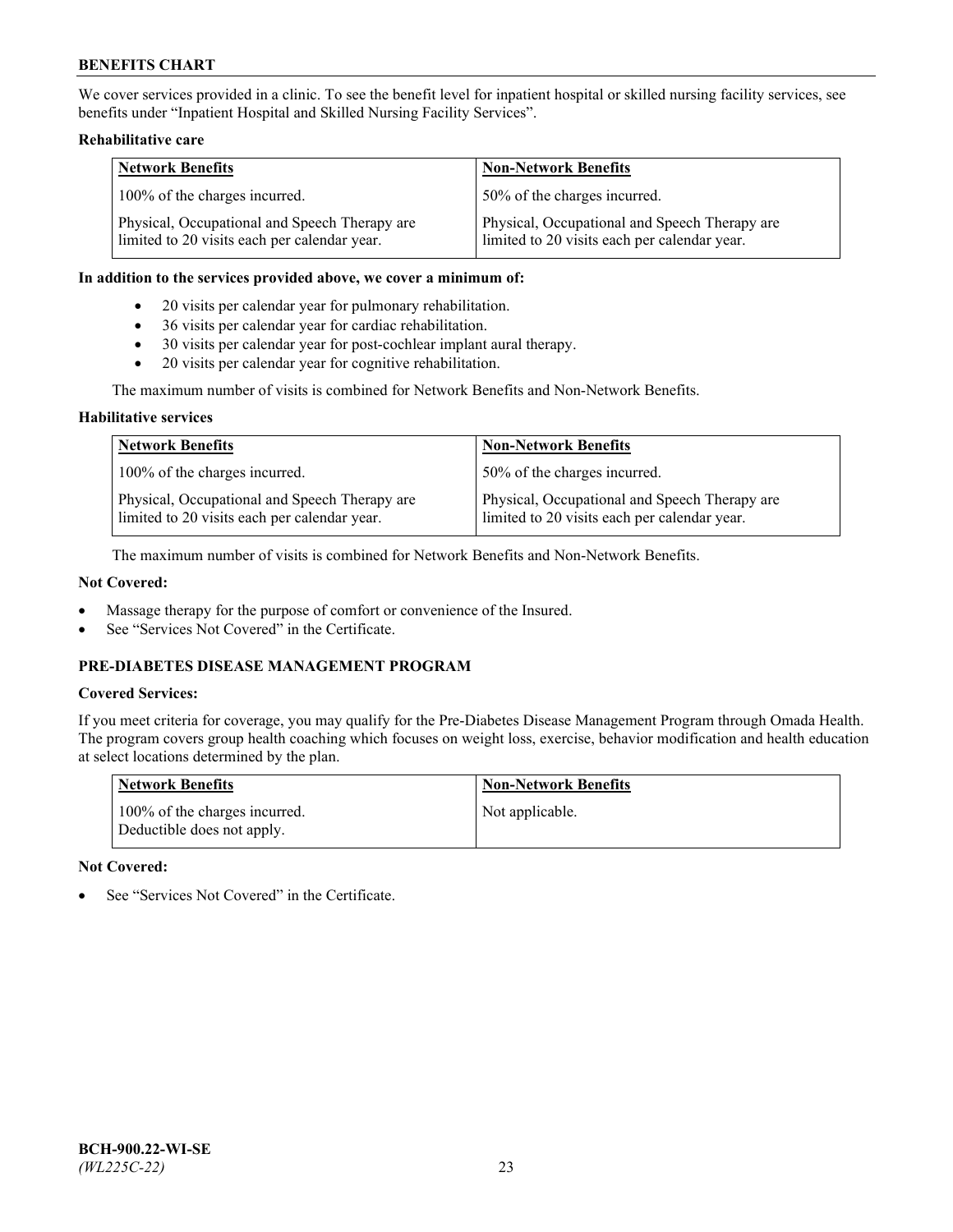# **PRESCRIPTION DRUG SERVICES**

## **Covered Services:**

We cover prescription drugs and medications that can be self-administered or are administered in a physician's office.

We will refill a prescription for eye drops covered under this Benefits Chart if the Insured requests a refill and the original prescription specified that additional quantities would be needed, providing the refill request does not exceed the quantities needed, and the following conditions are met:

- If the Insured requests a 30-day refill supply, the request must be made between 22 and 30 days of the later of (a) the original date that the prescription was distributed to the Insured or (b) the date that the most recent refill was distributed to the Insured; or
- If the Insured requests a 90-day refill supply, the request must be made between 67 and 90 days of the later of (a) the original date that the prescription was distributed to the Insured or (b) the date that the most recent refill was distributed to the Insured.

## **For Network Benefits, drugs and medications must be obtained at a Network pharmacy.**

## **For Non-Network Benefits, drugs and medications must be part of the formulary.**

## **If a copayment is required, you must pay one copayment for each 31-day supply, or portion thereof.**

## **Outpatient drugs (except as specified below)**

| <b>Network Benefits</b>                                                                                                                                      | <b>Non-Network Benefits</b>  |
|--------------------------------------------------------------------------------------------------------------------------------------------------------------|------------------------------|
| Formulary drugs are covered at 100% of the charges<br>incurred.                                                                                              | 50% of the charges incurred. |
| Formulary insulin is considered preventive and is not<br>subject to your deductible. In no event will your cost for<br>a formulary insulin drug exceed \$25. |                              |
| Non-formulary drugs are covered at 80% of the charges<br>incurred.                                                                                           |                              |

**Oral chemotherapy drugs** are included on the specialty drug list. However, you pay the applicable outpatient drug benefit. As required by Wisconsin law, you will not pay higher cost sharing (deductible, copayment or coinsurance) for orally administered chemotherapy drugs than you pay for injected or intravenously administered chemotherapy drugs.

#### **Mail order drugs**

| For your convenience, you may also get up to a                                                                                                                                                        |                                                                                                                            |
|-------------------------------------------------------------------------------------------------------------------------------------------------------------------------------------------------------|----------------------------------------------------------------------------------------------------------------------------|
| 93-day supply of outpatient prescription drugs that<br>can be self-administered through the designated mail<br>order service.<br>Specialty drugs are not available through the mail<br>order service. | Mail order drugs are only available through the<br>designated mail order service.<br>See Network Mail Order Drugs Benefit. |

## **Specialty drugs that are self-administered**

| <b>Network Benefits</b>                                                                                              | <b>Non-Network Benefits</b> |
|----------------------------------------------------------------------------------------------------------------------|-----------------------------|
| 100% of the charges incurred.                                                                                        | No coverage.                |
| Specialty drugs are limited to drugs on the<br>Specialty drug list and must be obtained from a<br>designated vendor. |                             |

**Oral chemotherapy drugs** are included on the specialty drug list. However, you pay the applicable outpatient drug benefit. As required by Wisconsin law, you will not pay higher cost sharing (deductible, copayment or coinsurance) for orally administered chemotherapy drugs than you pay for injected or intravenously administered chemotherapy drugs.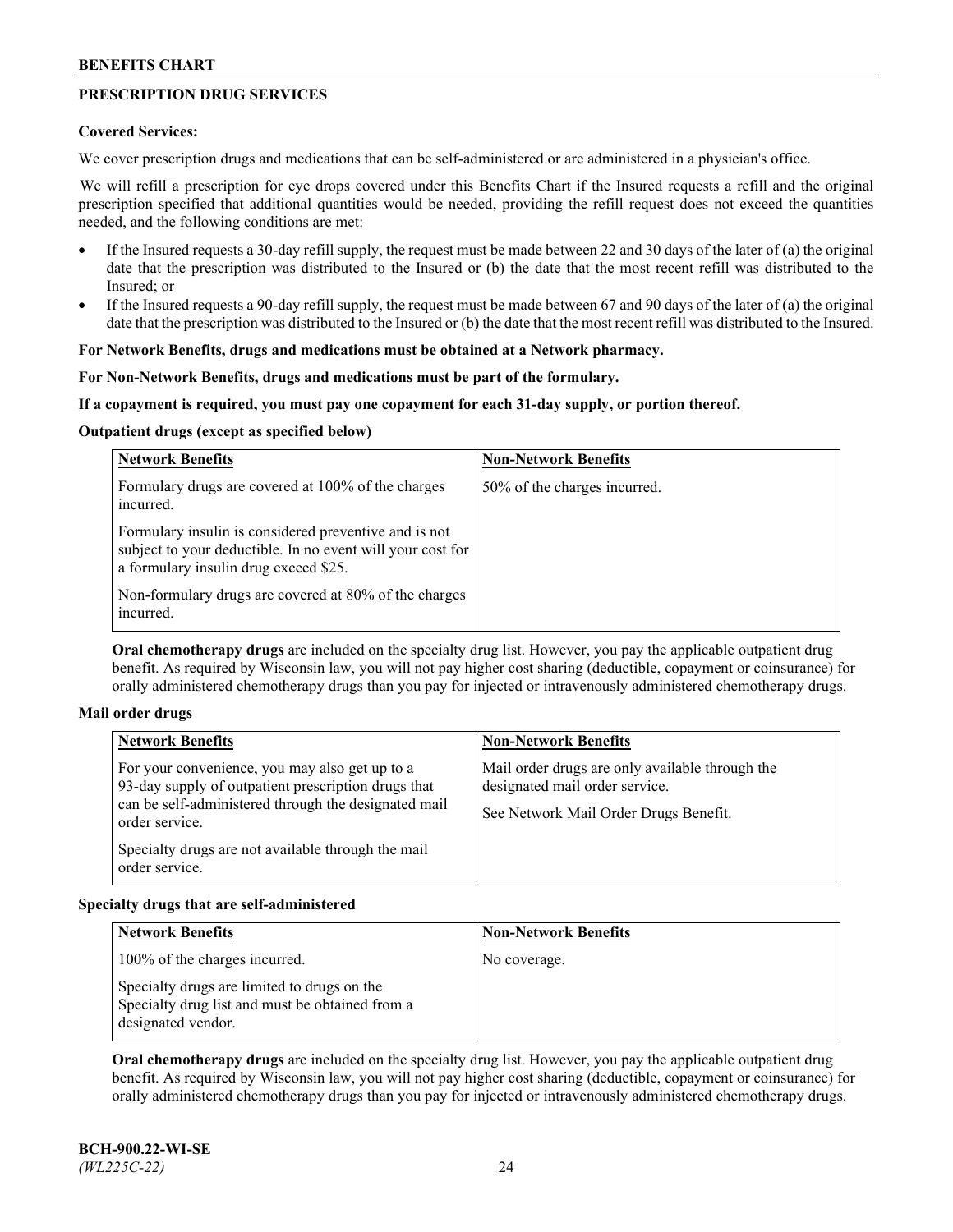**Tobacco cessation drugs.** All FDA approved tobacco cessation drugs are covered.

| Network Benefits                                            | <b>Non-Network Benefits</b>  |
|-------------------------------------------------------------|------------------------------|
| 100% of the charges incurred.<br>Deductible does not apply. | 50% of the charges incurred. |

## **Contraceptive drugs**

| <b>Network Benefits</b>                                                                                                                                         | <b>Non-Network Benefits</b>  |
|-----------------------------------------------------------------------------------------------------------------------------------------------------------------|------------------------------|
| 100% of the charges incurred for formulary drugs.<br>Deductible does not apply.                                                                                 | 50% of the charges incurred. |
| If a physician requests that a non-formulary<br>contraceptive drug be dispensed as written, the drug<br>will be covered at 100%, not subject to the deductible. |                              |

**ACA preventive medications.** We cover preventive medications currently recommended by USPSTF with an A or B rating if they are prescribed by your medical provider and they are listed on our Commercial ACA Preventive Drug List. Preventive medications are subject to periodic review and modification. Changes would be effective in accordance with the federal rules and reflected in our current medical coverage criteria for preventive care services.

| <b>Network Benefits</b>                                     | <b>Non-Network Benefits</b>  |
|-------------------------------------------------------------|------------------------------|
| 100% of the charges incurred.<br>Deductible does not apply. | 50% of the charges incurred. |

# **Limitations:**

- Certain drugs may require prior authorization as indicated on the formulary. HealthPartners may require prior authorization for the drug and also the site where the drug will be provided. Certain drugs are subject to our utilization review process and quantity limits.
- Certain non-formulary drugs require prior authorization. In addition, certain drugs may be subject to any quantity limits applied as part of our trial program. The trial drug program applies to new prescriptions for certain drugs which have high toxicity, low tolerance, high costs and/or high potential for waste. Trial drugs are indicated on the formulary and/or the specialty drug list. Your first fill of a trial drug may be limited to less than a month supply. If the drug is well tolerated and effective, you will receive the remainder of your first month supply.
- If an Insured requests a brand name drug when there is a generic equivalent, the brand name drug will be covered up to the charge that would apply to the generic drug, minus any required copayment. If a physician requests that a brand name drug be dispensed as written, and we determine the brand name drug is medically necessary, the drug will be paid at the nonformulary benefit.
- We may require insureds to try over-the-counter (OTC) drug alternatives before approving more costly formulary prescription drugs.
- Unless otherwise specified in the "Prescription Drug Services" section, you may receive up to a 31-day supply per prescription.
- A 93-day supply will be covered and dispensed only at pharmacies that participate in our extended day supply program.
- New prescriptions to treat certain chronic conditions are limited to a 31-day supply.
- No more than a 31-day supply of specialty drugs will be covered and dispensed at a time unless it's a manufacturer supplied drug that cannot be split that supplies the member with more than a 31-day supply.

**Not Covered:**Replacement of prescription drugs, medications, equipment and supplies due to loss, damage or theft.

- Nonprescription (over-the-counter) drugs or medications, including, but not limited to, vitamins, supplements, homeopathic remedies, and non-FDA approved drugs, unless listed on the formulary and prescribed by a physician or legally authorized health care provider under applicable state and federal law. This exclusion does not include over-thecounter contraceptives for women as allowed under the Affordable Care Act when the Insured obtains a prescription for the item. In addition, if the Insured obtains a prescription, this exclusion does not include aspirin to prevent cardiovascular disease for men and women of certain ages; folic acid supplements for women who may become pregnant; fluoride chemoprevention supplements for children without fluoride in their water source; and iron supplements for children ages 6-12 months who are at risk for anemia.
- All drugs for the treatment of sexual dysfunction.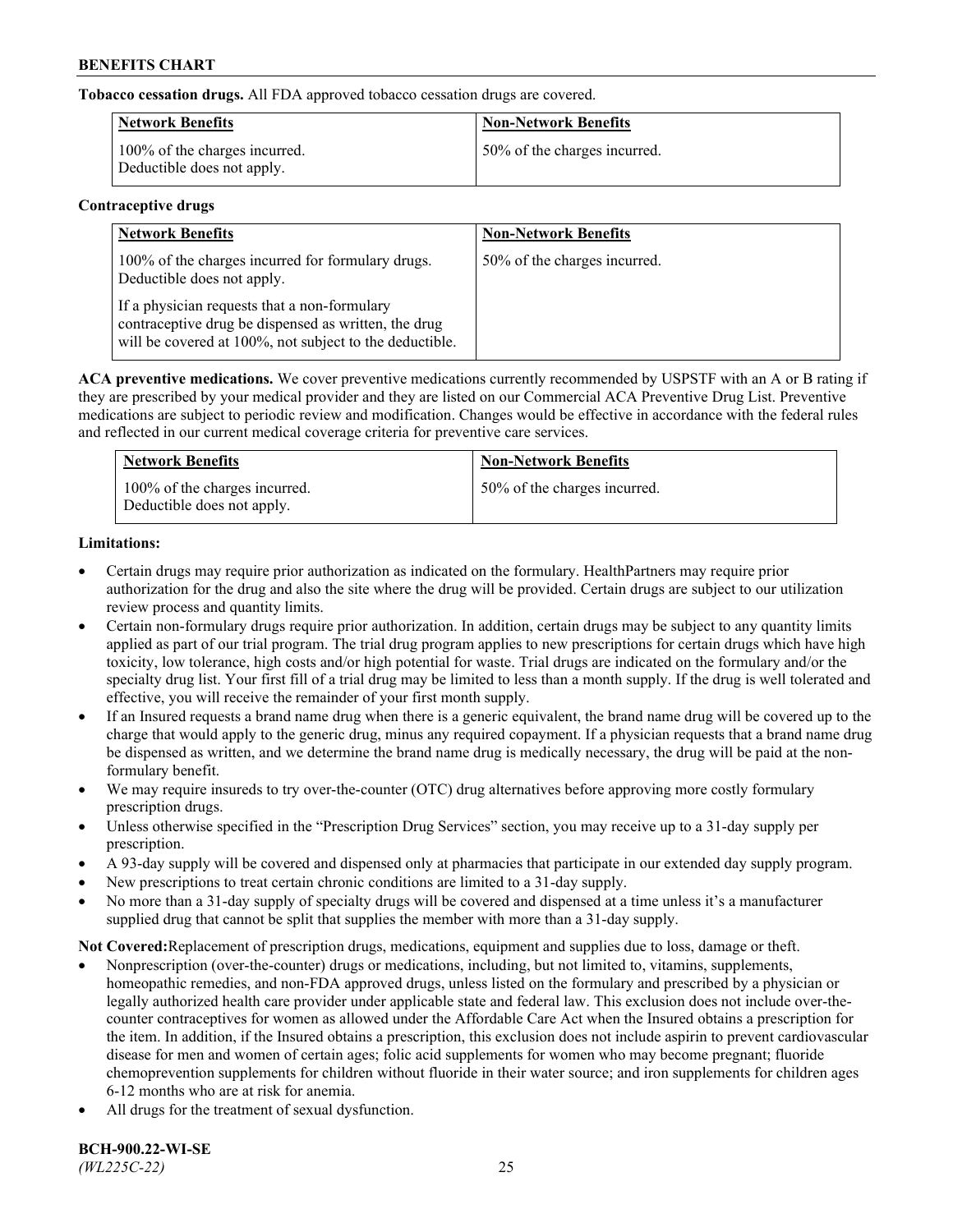- All drugs for the treatment of growth deficiency.
- Fertility drugs.
- Medical cannabis.
- Drugs on the Excluded Drug List. The Excluded Drug List includes select drugs within a therapy class that are not eligible for coverage. This includes drugs that may be excluded for certain indications. The Excluded Drug List is available at [healthpartners.com.](http://www.healthpartners.com/)
- Drugs that are newly approved by the FDA until they are reviewed and approved by HealthPartners Pharmacy and Therapeutics Committee.
- Medical devices approved by the FDA will not be covered under the "Prescription Drug Services" section unless they are on our formulary. Covered medical devices are generally submitted and reimbursed under your medical benefits.
- See "Services Not Covered" in the Certificate.

# **PREVENTIVE SERVICES**

# **Applicable Definitions:**

**Routine Preventive Services** are routine health care services that include screenings, check-ups and counseling to prevent illness, disease or other health problems before symptoms occur.

**Diagnostic Services** are services to help a provider understand your symptoms, diagnose illness and decide what treatment may be needed. They may be the same services that are listed as preventive services, but they are being used as diagnostic services. Your provider will determine if these services are preventive or diagnostic. These services are not preventive if received as part of a visit to diagnose, manage or maintain an acute or chronic medical condition, illness or injury. When that occurs, unless otherwise indicated below, standard deductibles, copayments or coinsurance apply.

# **Covered Services:**

We cover preventive services that meet any of the requirements under the Affordable Care Act (ACA) shown in the bulleted items below. These preventive services are covered at 100% under the Network Benefits with no deductible, copayments or coinsurance. (If a preventive service is not required by the ACA and it is covered at a lower benefit level, it will be specified below.) Preventive benefits mandated under the ACA are subject to periodic review and modification. Changes would be effective in accordance with the federal rules. Preventive services mandated by the ACA include:

- Evidence-based items or services that have in effect a rating of A or B in the current recommendations of the United States Preventive Services Task Force with respect to the individual;
- Immunizations for routine use in children, adolescents, and adults that have in effect a recommendation from the Advisory Committee on Immunization Practices of the Centers for Disease Control and Prevention with respect to the individual;
- With respect to infants, children, and adolescents, evidence-informed preventive care and screenings provided for in comprehensive guidelines supported by the Health Resources and Services Administration; and
- With respect to women, preventive care and screenings provided for in comprehensive guidelines supported by the Health Resources and Services Administration.

Covered services are based on established medical policies, which are subject to periodic review and modification by the medical or dental directors. These medical policies (medical coverage criteria) are available by calling Member Services, or logging on to your "*my*HealthPartners" account at [healthpartners.com.](https://www.healthpartners.com/hp/index.html)

# **ACA and state mandated preventive services are covered as follows:**

**Routine health exams and periodic health assessments.** A physician or health care provider will counsel you as to how often health assessments are needed based on age, sex and health status. This includes screening and counseling for tobacco cessation and all FDA approved tobacco cessation medications including over-the-counter drugs (as shown in the Prescription Drug Services section).

| Network Benefits                                            | <b>Non-Network Benefits</b>  |
|-------------------------------------------------------------|------------------------------|
| 100% of the charges incurred.<br>Deductible does not apply. | 50% of the charges incurred. |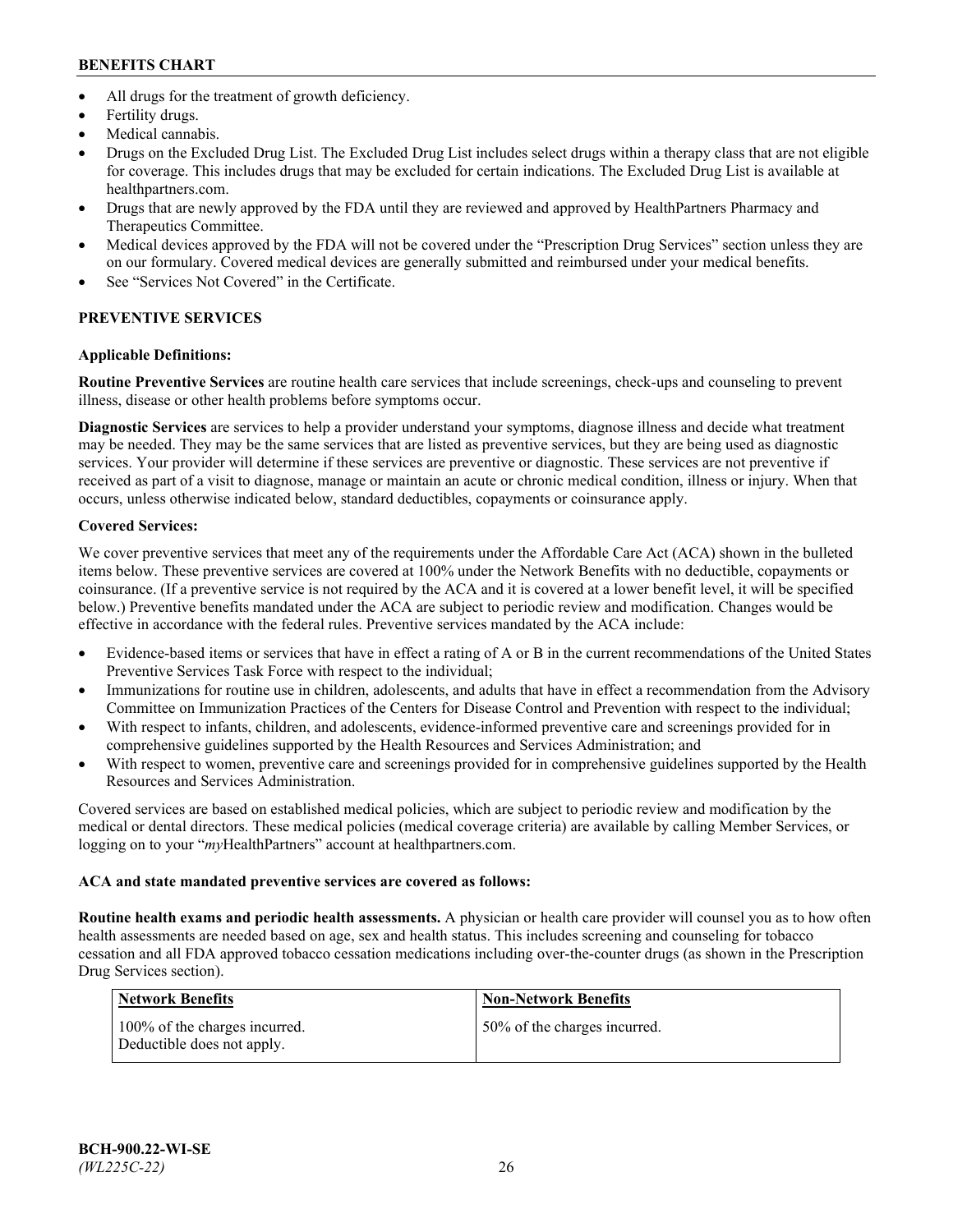**Child health supervision services.** This includes pediatric preventive services such as newborn screenings, appropriate immunizations, developmental assessments and laboratory services appropriate to the age of the child from birth to 72 months and appropriate immunizations to age 18.

| <b>Network Benefits</b>                                     | <b>Non-Network Benefits</b>  |
|-------------------------------------------------------------|------------------------------|
| 100% of the charges incurred.<br>Deductible does not apply. | 50% of the charges incurred. |

#### **Routine prenatal care and exams**

| Network Benefits                                            | <b>Non-Network Benefits</b>  |
|-------------------------------------------------------------|------------------------------|
| 100% of the charges incurred.<br>Deductible does not apply. | 50% of the charges incurred. |

**Routine postnatal care.** This includes health exams, assessments, education and counseling relating to the period immediately after childbirth.

| Network Benefits                                            | <b>Non-Network Benefits</b>  |
|-------------------------------------------------------------|------------------------------|
| 100% of the charges incurred.<br>Deductible does not apply. | 50% of the charges incurred. |

**Routine screening procedures for cancer.** This includes colorectal screening and other cancer screenings recommended by the USPSTF with an A or B rating. Women's preventive health services below describe additional routine screening procedures for cancer.

| <b>Network Benefits</b>                                     | <b>Non-Network Benefits</b>  |
|-------------------------------------------------------------|------------------------------|
| 100% of the charges incurred.<br>Deductible does not apply. | 50% of the charges incurred. |

**Professional voluntary family planning services.** This includes services to prevent or delay a pregnancy, including counseling and education. Services must be provided by a licensed provider.

| <b>Network Benefits</b>                                     | <b>Non-Network Benefits</b>  |
|-------------------------------------------------------------|------------------------------|
| 100% of the charges incurred.<br>Deductible does not apply. | 50% of the charges incurred. |

#### **Adult immunizations**

| <b>Network Benefits</b>                                     | <b>Non-Network Benefits</b>  |
|-------------------------------------------------------------|------------------------------|
| 100% of the charges incurred.<br>Deductible does not apply. | 50% of the charges incurred. |

**Women's preventive health services.** This includes mammograms, screenings for cervical cancer (pap smears), breast pumps, human papillomavirus (HPV) testing, counseling for sexually transmitted infections, counseling and screening for human immunodeficiency virus (HIV), and all FDA approved contraceptive methods as prescribed by a doctor, sterilization procedures, education and counseling (see the Prescription Drug Services section for coverage of oral contraceptive drugs). We also provide genetic screening for BRCA if someone in your family has the gene or you have a diagnosis of cancer.

The U.S. Preventive Services Task Force (USPSTF) recommends screening mammography, with or without clinical breast examination (CBE), every 1-2 years for women aged 40 and older. For women age 50 and older, we cover an annual mammogram.

| <b>Network Benefits</b>                                     | <b>Non-Network Benefits</b>  |
|-------------------------------------------------------------|------------------------------|
| 100% of the charges incurred.<br>Deductible does not apply. | 50% of the charges incurred. |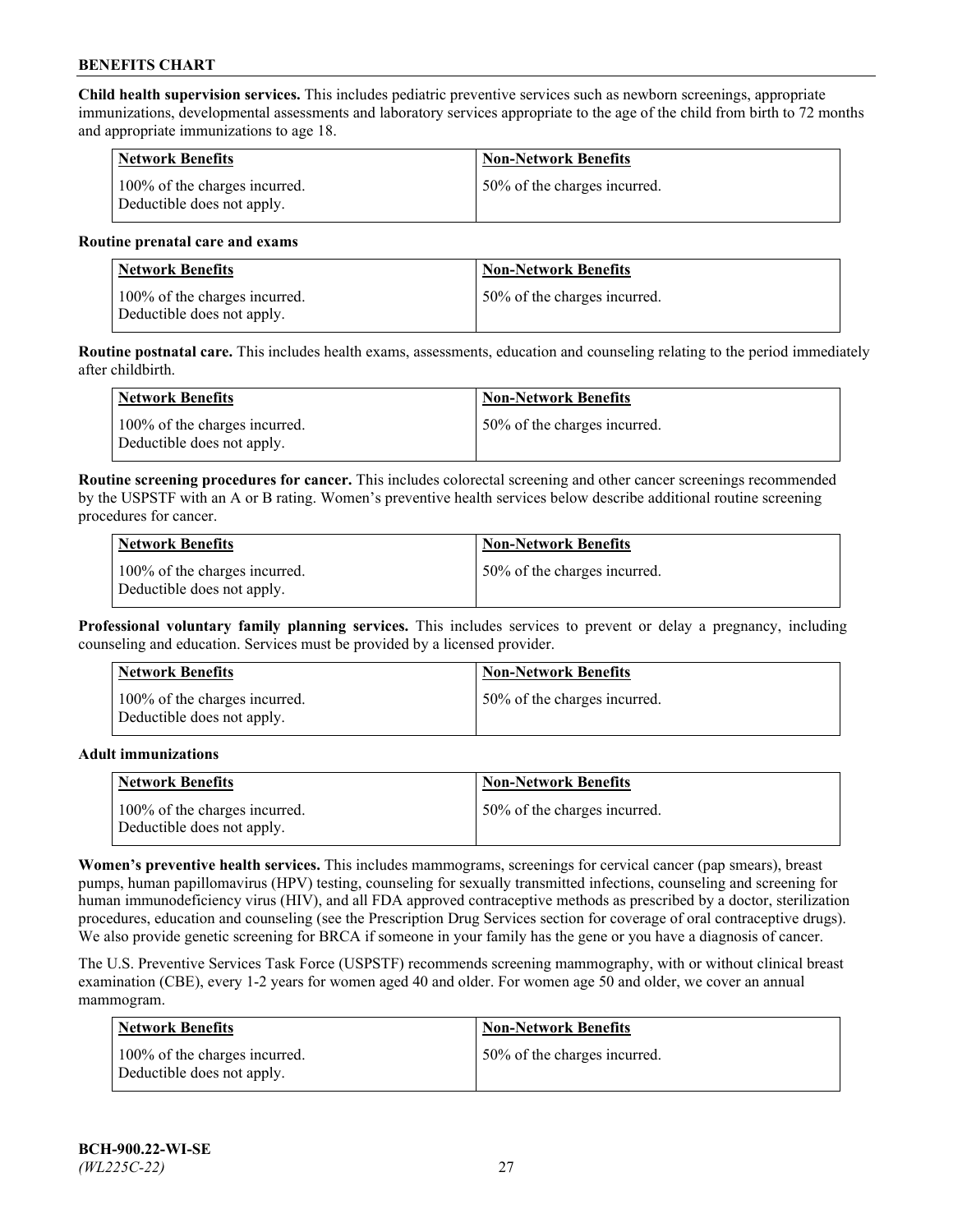**Obesity screening and management.** We cover obesity screening and counseling for all ages during a routine preventive care exam. If you are age 18 or older and have a body mass index of 30 or more, we also cover intensive obesity management to help you lose weight. Your primary care doctor can coordinate these services.

| <b>Network Benefits</b>                                     | <b>Non-Network Benefits</b>  |
|-------------------------------------------------------------|------------------------------|
| 100% of the charges incurred.<br>Deductible does not apply. | 50% of the charges incurred. |

## **In addition to any ACA or state mandated preventive services referenced above, we cover the following eligible services:**

#### **Routine eye and hearing exams**

| <b>Network Benefits</b>                                     | <b>Non-Network Benefits</b>  |
|-------------------------------------------------------------|------------------------------|
| 100% of the charges incurred.<br>Deductible does not apply. | 50% of the charges incurred. |

**Ovarian cancer surveillance test for women who are at risk.** "At risk for ovarian cancer" means (1) having a family history that includes any of the following: one or more first-degree or second-degree relatives with ovarian cancer, clusters of female relatives with breast cancer or nonpolyposis colorectal cancer; or (2) testing positive for BRCA1 or BRCA2 mutations. "Surveillance test for ovarian cancer" means annual screening using CA-125 serum tumor marker testing, transvaginal ultrasound, pelvic examination or other proven ovarian screening tests currently being evaluated by the federal Food and Drug Administration or by the National Cancer Institute.

| <b>Network Benefits</b>                               | <b>Non-Network Benefits</b>                           |
|-------------------------------------------------------|-------------------------------------------------------|
| Coverage level is same as corresponding Network       | Coverage level is same as corresponding Non-Network   |
| Benefits, depending on type of service provided, such | Benefits, depending on type of service provided, such |
| as Diagnostic Imaging Services, Laboratory Services   | as Diagnostic Imaging Services, Laboratory Services   |
| or Office Visits for Illness or Injury, or Preventive | or Office Visits for Illness or Injury, or Preventive |
| Services.                                             | Services.                                             |

**Limitations:**Services are not preventive if received as part of a visit to diagnose, manage or maintain an acute or chronic medical condition, illness or injury. When that occurs, unless otherwise indicated above, standard deductibles, copayments or coinsurance apply.

#### **Not Covered:**

See "Services Not Covered" in the Certificate.

## **TELEHEALTH/TELEMEDICINE SERVICES**

## **Definitions:**

**Telehealth, Telemedicine, or Virtual Care.** This is a means of communication between a health care professional and a patient. This includes the use of secure electronic information, imaging, and communication technologies, including:

- interactive audio or audio-video
- interactive audio with store-and-forward technology
- chat-based and email-based systems
- physician-to-physician consultation
- patient education
- data transmission
- data interpretation
- digital diagnostics (algorithm-enabled diagnostic support)
- digital therapeutics (the use of personal health devices and sensors, either alone or in combination with conventional drug therapies, for disease prevention and management)

#### Services can be delivered:

Synchronously: the patient and health care professional are engaging with one another at the same time; or Asynchronously: the patient and health care professional engage with each other at different points in time.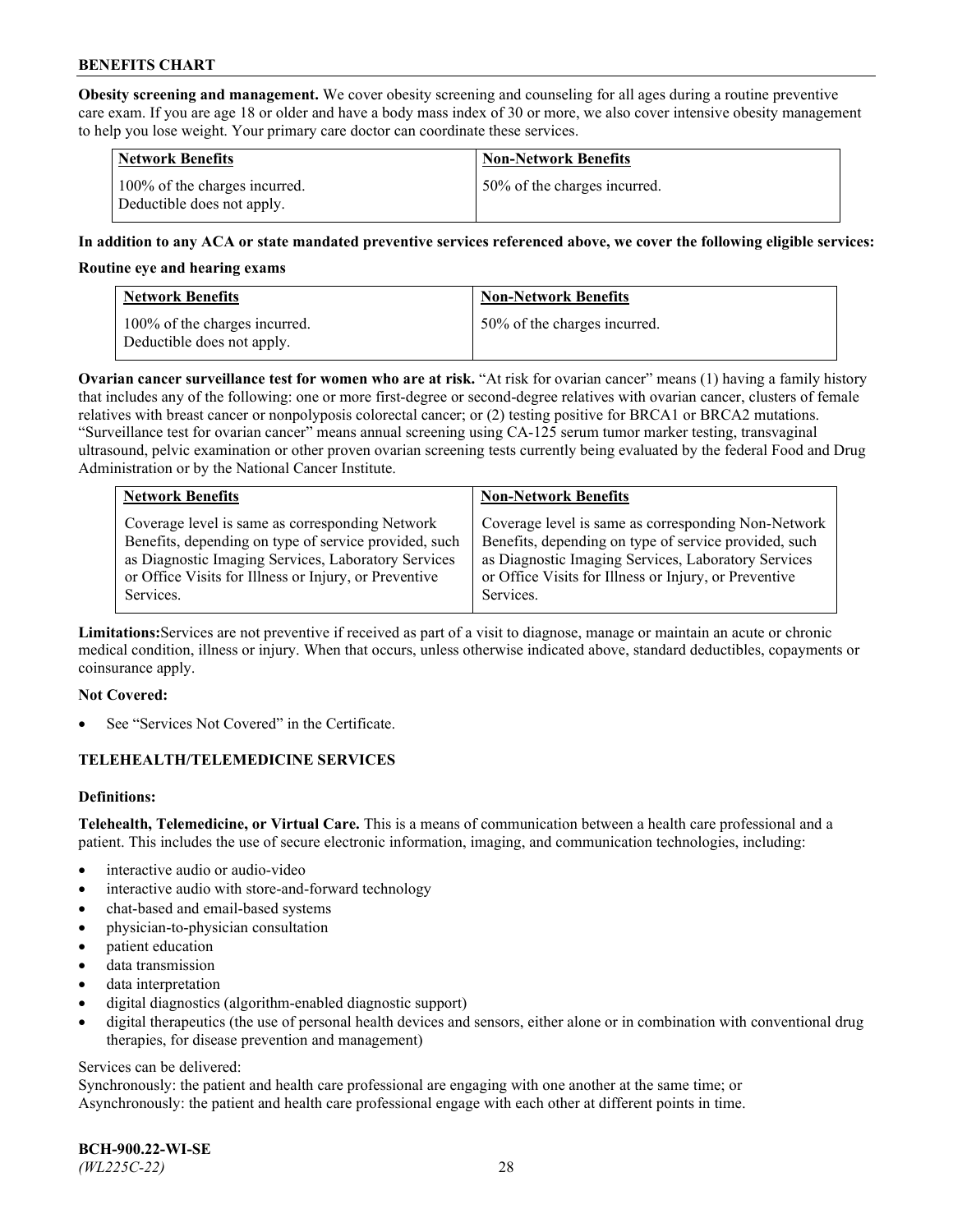**Telephone Visits.** Live, synchronous, interactive encounters over the telephone between a patient and a healthcare provider.

**E-visit or chat-based visits.** Asynchronous online or mobile app encounters to discuss a patient's personal health information, vital signs, and other physiologic data or diagnostic images. The healthcare provider reviews and delivers a consultation, diagnosis, prescription or treatment plan after reviewing the patient's visit information.

**Virtuwell®.** This is an online service for you to receive a diagnosis and treatment for certain conditions, such as a cold, flu, ear pain and sinus infections. You may access the Virtuwell website at [virtuwell.com.](https://www.virtuwell.com/)

**Video Visits.** Live, synchronous, interactive encounters using secure web-based video between a patient and a healthcare provider.

## **Covered Services:**

The Plan covers the following methods of receiving care for services that would be eligible under the Plan if the service were provided in person.

#### **Scheduled telephone visits**

| <b>Network Benefits</b>       | <b>Non-Network Benefits</b>  |
|-------------------------------|------------------------------|
| 100% of the charges incurred. | 50% of the charges incurred. |

## **E-visits**

## **Access to online care through Virtuwell at [virtuwell.com](https://www.virtuwell.com/)**

| <b>Network Benefits</b>       | <b>Non-Network Benefits</b> |
|-------------------------------|-----------------------------|
| 100% of the charges incurred. | Not applicable.             |

## **All other E-visits**

| <b>Network Benefits</b>       | <b>Non-Network Benefits</b>  |
|-------------------------------|------------------------------|
| 100% of the charges incurred. | 50% of the charges incurred. |

## **Video visits**

| <b>Network Benefits</b>                                      | <b>Non-Network Benefits</b>                            |
|--------------------------------------------------------------|--------------------------------------------------------|
| Coverage level is same as corresponding Network              | Coverage level is same as corresponding Non-           |
| Benefits, depending on type of service provided, such as     | Network Benefits, depending on type of service         |
| Office Visits for Illness or Injury, Inpatient or Outpatient | provided, such as Office Visits for Illness or Injury, |
| Hospital Services.                                           | Inpatient or Outpatient Hospital Services.             |

#### **Not Covered:**

See "Services Not Covered" in the Certificate.

## **TRANSPLANT SERVICES**

#### **Applicable Definitions:**

**Autologous.** This is when the source of cells is from the individual's own marrow or stem cells.

**Allogeneic.** This is when the source of cells is from a related or unrelated donor's marrow or stem cells.

**Allogeneic Bone Marrow Transplant.** This is when the bone marrow is harvested from the related or unrelated donor and stored. The patient undergoes treatment which includes tumor ablation with high-dose chemotherapy and/or radiation. The bone marrow is reinfused (transplanted).

**Autologous Bone Marrow Transplant.** This is when the bone marrow is harvested from the individual and stored. The patient undergoes treatment which includes tumor ablation with high-dose chemotherapy and/or radiation. The bone marrow is reinfused (transplanted).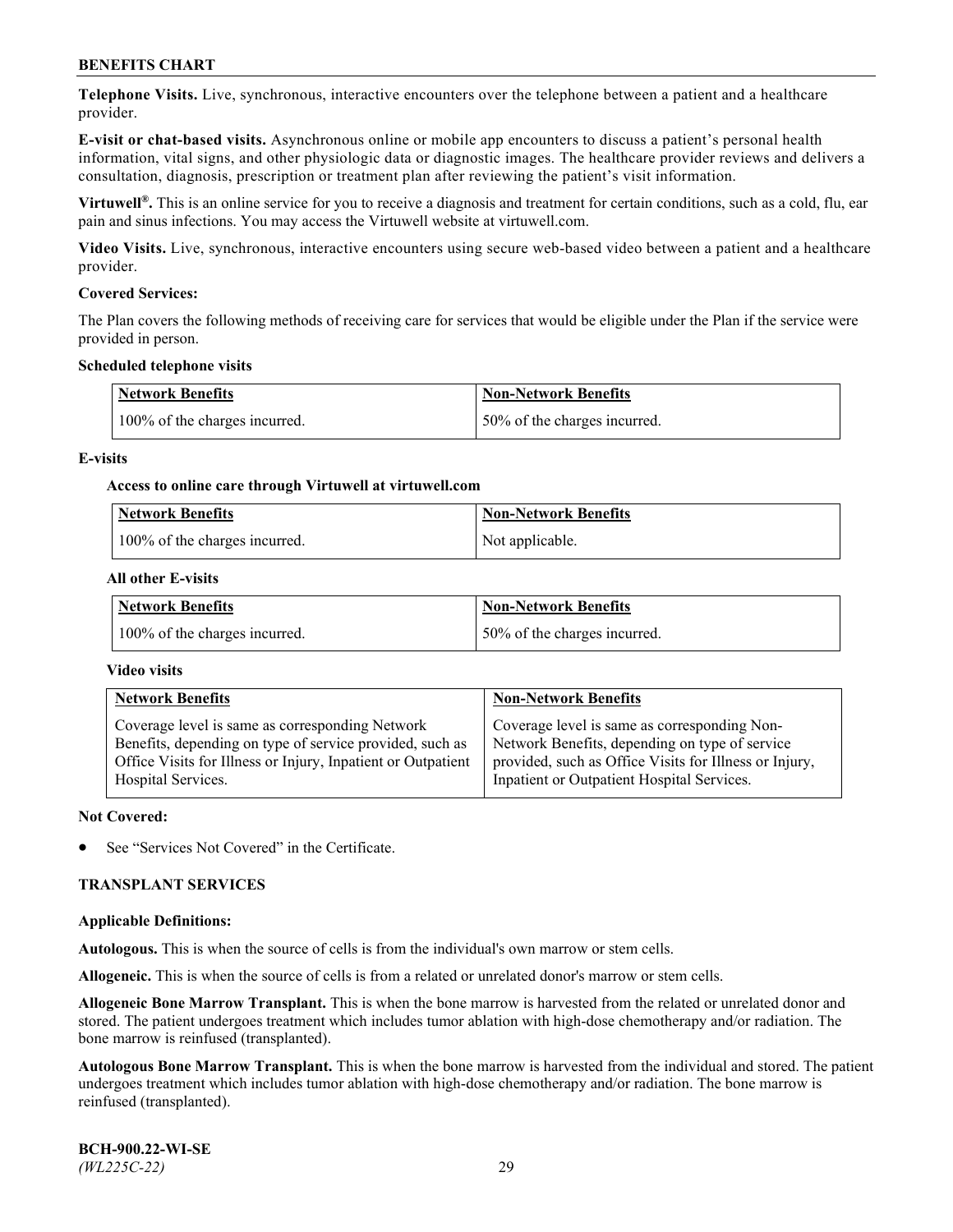**Autologous/Allogeneic Stem Cell Support.** This is a treatment process that includes stem cell harvest from either bone marrow or peripheral blood, tumor ablation with high-dose chemotherapy and/or radiation, stem cell reinfusion, and related care. Autologous/allogeneic bone marrow transplantation and high dose chemotherapy with peripheral stem cell rescue/support are considered to be autologous/allogeneic stem cell support.

**Designated Transplant Center.** This is any health care provider, group or association of health care providers designated by us to provide services, supplies or drugs for specified transplants for our Insureds.

**Transplant Services.** This is transplantation (including retransplants) of the human organs or tissue listed below, including all related post-surgical treatment, follow-up care and drugs and multiple transplants for a related cause. Transplant services do not include other organ or tissue transplants or surgical implantation of mechanical devices functioning as a human organ, except surgical implantation of an FDA approved Ventricular Assist Device (VAD) or total artificial heart, functioning as a temporary bridge to heart transplantation.

Prior authorization is required prior to consultation to support coordination of care and benefits.

## **Covered Services:**

We cover eligible transplant services (as defined above) while you are covered under the Certificate. Transplants that will be considered for coverage are limited to the following:

- Kidney transplants for end-stage disease.
- Cornea transplants for end-stage disease.
- Heart transplants for end-stage disease.
- Lung transplants or heart/lung transplants for: (1) primary pulmonary hypertension; (2) Eisenmenger's syndrome; (3) endstage pulmonary fibrosis; (4) alpha 1 antitrypsin disease; (5) cystic fibrosis; and (6) emphysema.
- Liver transplants for: (1) biliary atresia in children; (2) primary biliary cirrhosis; (3) post-acute viral infection (including hepatitis A, hepatitis B antigen e negative and hepatitis C) causing acute atrophy or post-necrotic cirrhosis; (4) primary sclerosing cholangitis; (5) alcoholic cirrhosis; and (6) hepatocellular carcinoma.
- Allogeneic bone marrow transplants or peripheral stem cell support associated with high dose chemotherapy for: (1) acute myelogenous leukemia; (2) acute lymphocytic leukemia; (3) chronic myelogenous leukemia; (4) severe combined immunodeficiency disease; (5) Wiskott-Aldrich syndrome; (6) aplastic anemia; (7) sickle cell anemia; (8) non-relapsed or relapsed non-Hodgkin's lymphoma; (9) multiple myeloma; and (10) testicular cancer.
- Autologous bone marrow transplants or peripheral stem cell support associated with high-dose chemotherapy for: (1) acute leukemias; (2) non-Hodgkin's lymphoma; (3) Hodgkin's disease; (4) Burkitt's lymphoma; (5) neuroblastoma; (6) multiple myeloma; (7) chronic myelogenous leukemia; and (8) non-relapsed non-Hodgkin's lymphoma.
- Pancreas transplants for simultaneous pancreas-kidney transplants for diabetes, pancreas after kidney, living related segmental simultaneous pancreas kidney transplantation and pancreas transplant alone.

To receive Network Benefits, charges for transplant services must be incurred at a Designated Transplant Center.

The transplant-related treatment provided, including expenses incurred for directly related donor services, shall be subject to and in accordance with the provisions, limitations, maximums and other terms of the Certificate.

Medical and hospital expenses of the donor are covered only when the recipient is an Insured and the transplant and directly related donor expenses have been prior authorized for coverage. Treatment of medical complications that may occur to the donor are not covered. Donors are not considered Insureds, and are therefore not eligible for the rights afforded to Insureds under the Certificate.

The list of eligible transplant services and coverage determinations are based on established medical policies, which are subject to periodic review and modification by the medical director.

| <b>Network Benefits</b>                          | <b>Non-Network Benefits</b>                          |
|--------------------------------------------------|------------------------------------------------------|
| See Network Inpatient Hospital Services Benefit. | See Non-Network Inpatient Hospital Services Benefit. |